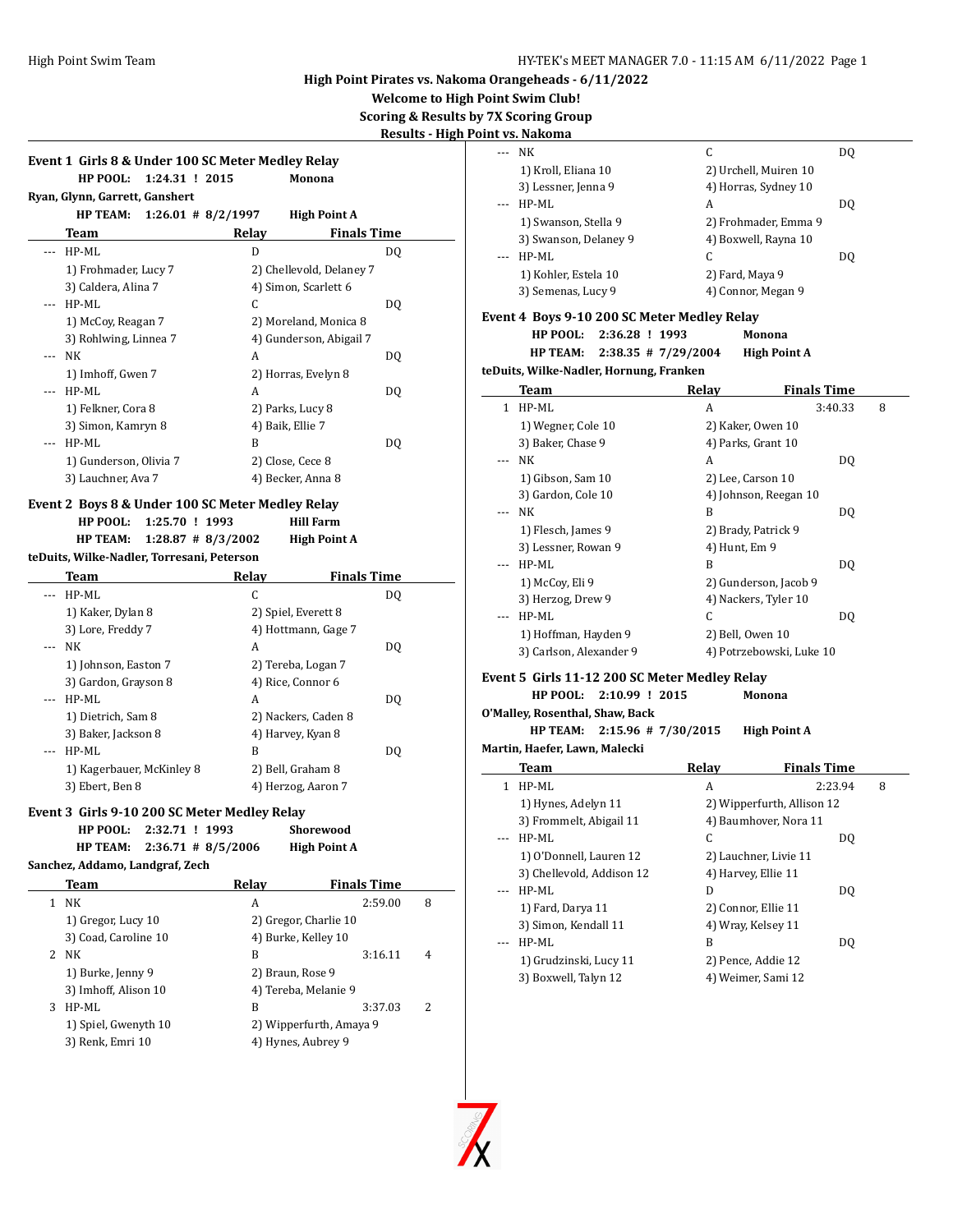**Welcome to High Point Swim Club!**

**Scoring & Results by 7X Scoring Group Results - High Point vs. Nakoma**

|              | Event 6 Boys 11-12 200 SC Meter Medley Relay                                                                                             |                   |                           |   |
|--------------|------------------------------------------------------------------------------------------------------------------------------------------|-------------------|---------------------------|---|
|              | HP POOL:<br>2:13.42 ! 2010                                                                                                               |                   | Ridgewood                 |   |
|              | Vesely, Smith, Gebhart, Collins                                                                                                          |                   |                           |   |
|              | <b>HP TEAM:</b><br>$2:22.29$ # 8/2/2008                                                                                                  |                   | <b>High Point A</b>       |   |
|              | Hornacek, Herl, Torresani, Caldwell                                                                                                      |                   |                           |   |
|              | Team                                                                                                                                     | <b>Relay</b>      | <b>Finals Time</b>        |   |
| $\mathbf{1}$ | HP-ML                                                                                                                                    | A                 | 2:29.55                   | 8 |
|              | 1) Siget, Jake 12                                                                                                                        |                   | 2) Dietrich, Will 11      |   |
|              | 3) Campbell, Ian 12                                                                                                                      |                   | 4) Parks, Carter 12       |   |
|              | 2 NK                                                                                                                                     | A                 | 2:51.39                   | 4 |
|              | 1) Rist, Miles 11                                                                                                                        | 2) Braun, Jack 12 |                           |   |
|              | 3) Tereba, Brandon 12                                                                                                                    |                   | 4) Dailey, Henry 12       |   |
|              | 3 HP-ML                                                                                                                                  | B                 | 2:59.51                   | 2 |
|              | 1) Schuster, CJ 12                                                                                                                       |                   | 2) Giese, Charlie 11      |   |
|              | 3) Walker, Cole 12                                                                                                                       |                   | 4) Carlson, Cormac 12     |   |
|              | 4 HP-ML                                                                                                                                  | C                 | x3:32.26                  |   |
|              | 1) Jensen, Max 12                                                                                                                        |                   | 2) Moreland, Isaac 12     |   |
|              | 3) Chen, Victor 11                                                                                                                       |                   | 4) Kennedy, Callum 12     |   |
|              | <b>NK</b>                                                                                                                                | B                 | DQ                        |   |
|              | 1) Ferris, Beckett 11                                                                                                                    | 2) Marcu, Cole 11 |                           |   |
|              |                                                                                                                                          |                   | 4) Brady, Jack 11         |   |
|              | 3) Flesch, Charlie 11<br>Event 7 Girls 13-14 200 SC Meter Medley Relay<br>HP POOL:<br>2:05.45 ! 2015<br>Henshue, Keebler, Todd, Sheridan |                   | <b>High Point</b>         |   |
|              | $2:03.68$ # 8/4/2019<br>HP TEAM:<br>Keebler, Malecki, Lawn, Walker                                                                       |                   | <b>High Point A</b>       |   |
|              | Team                                                                                                                                     | Relay             | <b>Finals Time</b>        |   |
| $\mathbf{1}$ | HP-ML                                                                                                                                    | A                 | 2:24.19                   | 8 |
|              | 1) Renk, Avri 13                                                                                                                         |                   | 2) Caldera, Rose 13       |   |
|              | 3) Siget, Samantha 14                                                                                                                    | 4) Renk, Mari 14  |                           |   |
|              | 2 HP-ML                                                                                                                                  | B                 | 2:31.90                   | 4 |
|              | 1) Chellevold, Olivia 14                                                                                                                 |                   | 2) Wipperfurth, Andrea 14 |   |
|              | 3) Keebler, Lydia 14                                                                                                                     |                   | 4) Konrad, Alyssa 14      |   |
| ---          | NK                                                                                                                                       | A                 | NS                        |   |
|              | 1) Ferris, Siobhan 13                                                                                                                    |                   | 2) Lessner, Sydney 11     |   |
|              | 3) Coad, Lilly 14                                                                                                                        |                   | 4) Dinndorf, Grace 9      |   |
|              | Event 8 Boys 13-14 200 SC Meter Medley Relay                                                                                             |                   |                           |   |
|              | 2:00.44 ! 2015<br>HP POOL:                                                                                                               |                   | Seminole                  |   |
|              | Mello, Feller, Jekel, Gonring                                                                                                            |                   |                           |   |
|              | HP TEAM: 2:05.51 # 7/30/2015                                                                                                             |                   | <b>High Point A</b>       |   |
|              | Martin, Mondi, Kim, Zillner                                                                                                              |                   |                           |   |
|              | <b>Team</b>                                                                                                                              | <b>Relay</b>      | <b>Finals Time</b>        |   |
| 1            | HP-ML                                                                                                                                    | А                 | 2:39.48                   | 8 |
|              | 1) Swanson, Bennett 13                                                                                                                   |                   | 2) Wilson, Colin 13       |   |

|    | Event 9 Girls 15-18 200 SC Meter Medley Relay  |              |                    |            |                                                  |                               |   |
|----|------------------------------------------------|--------------|--------------------|------------|--------------------------------------------------|-------------------------------|---|
|    | HP POOL: 2:02.60 ! 2015                        |              |                    |            | Seminole                                         |                               |   |
|    | Ver Voort, Larsen, Seymour, Feller             |              |                    |            |                                                  |                               |   |
|    | HP TEAM: $2:03.73 \# 7/28/2018$                |              |                    |            | <b>High Point A</b>                              |                               |   |
|    | Keebler, Malecki, Todd, Henshue                |              |                    |            |                                                  |                               |   |
|    | Team                                           |              |                    | Relay      |                                                  | <b>Finals Time</b>            |   |
|    | 1 HP-ML                                        |              |                    | A          |                                                  | 2:18.55                       | 8 |
|    | 1) Harms, Kya 17                               |              |                    |            | 2) Keebler, Molly 18                             |                               |   |
|    | 3) Frommelt, Isabell 15                        |              |                    |            | 4) Weimer, Chloe 15                              |                               |   |
|    | 2 NK                                           |              |                    | A          |                                                  | 2:26.31                       | 4 |
|    | 1) Stacey, Brynn 17                            |              |                    |            | 2) teDuits, Anna 18                              |                               |   |
|    | 3) Weygandt, Quinn 18                          |              |                    |            | 4) Rodriguez, Victoria 17                        |                               |   |
|    | Event 10 Boys 15-18 200 SC Meter Medley Relay  |              |                    |            |                                                  |                               |   |
|    | HP POOL: 1:48.76 ! 2015                        |              |                    |            | <b>Parkcrest</b>                                 |                               |   |
|    | Temprano, Chen, Miller, Kaldor                 |              |                    |            |                                                  |                               |   |
|    | HP TEAM: 1:47.04 # 8/4/2019                    |              |                    |            | <b>High Point A</b>                              |                               |   |
|    | Zillner, Mondi, Kim, Martin                    |              |                    |            |                                                  |                               |   |
|    |                                                |              |                    |            |                                                  |                               |   |
|    | Team<br>1 NK                                   |              |                    | Relay<br>A |                                                  | <b>Finals Time</b><br>2:07.45 | 8 |
|    |                                                |              |                    |            |                                                  |                               |   |
|    | 1) Petersen, Davis 18                          |              |                    |            | 2) Braun, Andrew 13<br>4) VandenBrook, Jax 16    |                               |   |
|    | 3) Weygandt, Nolan 15                          |              |                    |            |                                                  |                               |   |
|    | 2 HP-ML                                        |              |                    | A          |                                                  | 2:08.20                       | 4 |
|    | 1) Zietlow, Nick 15                            |              |                    |            | 2) Caldera, Jonah 15<br>4) Thomas, Mason 17      |                               |   |
|    | 3) Giese, Sam 15<br>--- HP-ML                  |              |                    | B          |                                                  | <b>NS</b>                     |   |
|    |                                                |              |                    |            |                                                  |                               |   |
|    | 1) Letang, Andrew 15<br>3) Chen, Bill 15       |              |                    |            | 2) Schoenleber, Alvaro 16<br>4) Banker, David 15 |                               |   |
|    |                                                |              |                    |            |                                                  |                               |   |
|    | Event 11 Girls 8 & Under 25 SC Meter Freestyle |              |                    |            |                                                  |                               |   |
|    | HP POOL:                                       | 15.70 ! 1993 |                    |            | E. Preston - Maple Bluff                         |                               |   |
|    | <b>HP TEAM:</b>                                |              | $16.17$ # 7/6/2019 |            | A. Frommelt                                      |                               |   |
|    | Name                                           |              |                    | AgeTeam    |                                                  | <b>Finals Time</b>            |   |
|    | 1 Parks, Lucy                                  |              |                    | 8 HP-ML    |                                                  | 19.20                         | 6 |
|    | 2 Simon, Kamryn                                |              |                    | 8 HP-ML    |                                                  | 20.66                         | 4 |
|    | 3 Felkner, Cora                                |              |                    | 8 HP-ML    |                                                  | 21.12                         | 3 |
|    | 4 Baik, Ellie                                  |              |                    | 7 HP-ML    |                                                  | x22.64                        |   |
|    | 5 Horras, Evelyn                               |              |                    | 8 NK       |                                                  | 24.08                         | 2 |
|    | 6 Becker, Anna                                 |              |                    | 8 HP-ML    |                                                  | x25.21                        |   |
| 7  | Close, Cece                                    |              |                    | 8 HP-ML    |                                                  | x25.86                        |   |
| 8  | Caldera, Alina                                 |              | 7                  | HP-ML      |                                                  | x26.14                        |   |
| 9  | Gunderson, Olivia                              |              | 7                  | HP-ML      |                                                  | x26.29                        |   |
| 10 | Lauchner, Ava                                  |              | 7                  | HP-ML      |                                                  | x27.20                        |   |
| 11 | Gunderson, Abigail                             |              | 7                  | HP-ML      |                                                  | x28.25                        |   |
| 12 | Imhoff, Gwen                                   |              | 7                  | NΚ         |                                                  | 28.58                         | 1 |
| 13 | McCoy, Reagan                                  |              | 7                  | HP-ML      |                                                  | x28.86                        |   |
| 14 | Carlson, Yael                                  |              | 7                  | HP-ML      |                                                  | x29.45                        |   |
| 15 | Rohlwing, Linnea                               |              | 7                  | HP-ML      |                                                  | x30.92                        |   |
| 16 | Hensley, Georgie                               |              | 6                  | HP-ML      |                                                  | x34.69                        |   |
| 17 | Simon, Scarlett                                |              | 6                  | HP-ML      |                                                  | x34.79                        |   |
| 18 | Chellevold, Delaney                            |              | 7                  | HP-ML      |                                                  | x35.23                        |   |
| 19 | Frohmader, Lucy                                |              | 7                  | HP-ML      |                                                  | x36.07                        |   |

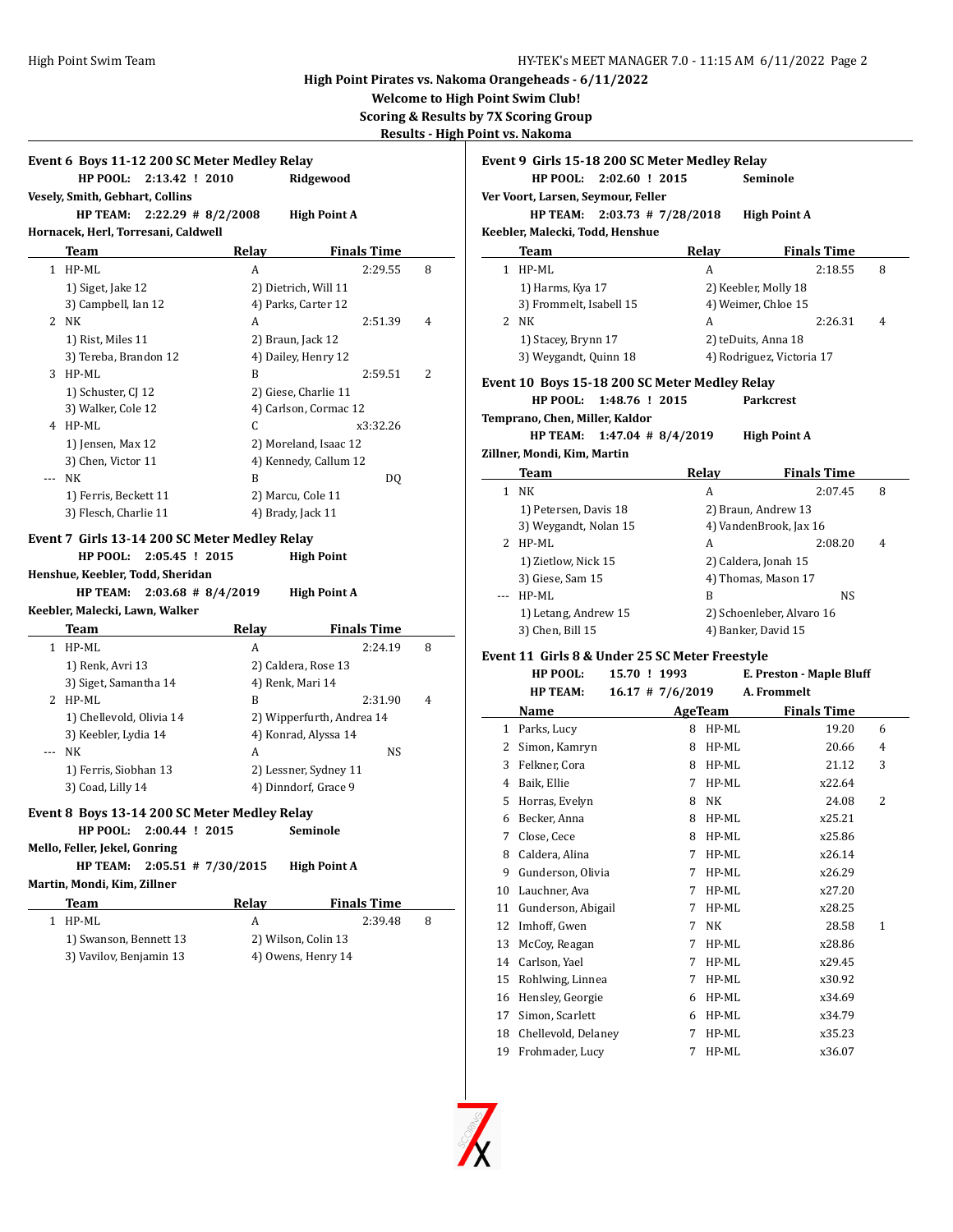**Welcome to High Point Swim Club!**

**Scoring & Results by 7X Scoring Group**

# **Results - High Point vs. Nakoma**

 $\overline{\phantom{a}}$ 

|                | (Event 11 Girls 8 & Under 25 SC Meter Freestyle) |              |                      |                |                           |                |
|----------------|--------------------------------------------------|--------------|----------------------|----------------|---------------------------|----------------|
|                | Name                                             |              |                      | AgeTeam        | <b>Finals Time</b>        |                |
| 20             | Hoffman, Campbell                                |              | 5                    | HP-ML          | x57.45                    |                |
|                | Event 12 Boys 8 & Under 25 SC Meter Freestyle    |              |                      |                |                           |                |
|                | HP POOL:                                         | 16.28 ! 2014 |                      |                | N. Wallance - Maple Bluff |                |
|                | <b>HP TEAM:</b>                                  |              | $16.65$ # 7/24/1999  |                | C. Kuecker                |                |
|                | Name                                             |              |                      | <b>AgeTeam</b> | <b>Finals Time</b>        |                |
| 1              | Nackers, Caden                                   |              | 8                    | HP-ML          | 22.22                     | 6              |
|                | 2 Harvey, Kyan                                   |              | 8                    | HP-ML          | 22.57                     | $\overline{4}$ |
| 3              | Gardon, Grayson                                  |              | 8                    | NK             | 22.75                     | 3              |
| $\overline{4}$ | Dietrich, Sam                                    |              | 8                    | HP-ML          | 22.87                     | 2              |
| 5              | Ebert, Ben                                       |              | 8                    | HP-ML          | x24.51                    |                |
| 6              | Baker, Jackson                                   |              | 8                    | HP-ML          | x25.17                    |                |
| 7              | Bell, Graham                                     |              | 8                    | HP-ML          | x30.35                    |                |
| 8              | Tereba, Logan                                    |              | 7                    | <b>NK</b>      | 31.23                     | 1              |
| 9              | Kagerbauer, McKinley                             |              | 8                    | HP-ML          | x31.71                    |                |
| 10             | Spiel, Everett                                   |              | 8                    | HP-ML          | x34.23                    |                |
| 11             | Johnson, Easton                                  |              | 7                    | NK             | 34.83                     |                |
| 12             | Herzog, Aaron                                    |              | 7                    | HP-ML          | x35.00                    |                |
| 13             | Pingel, Isaac                                    |              | 6                    | HP-ML          | x37.61                    |                |
| 14             | Gaertner, Ben                                    |              | 7                    | HP-ML          | x37.72                    |                |
| 15             | Lore, Freddy                                     |              | $\overline{7}$       | HP-ML          | x38.28                    |                |
| 16             | Rice, Connor                                     |              | 6                    | NK             | x40.17                    |                |
| 17             | Kaker, Dylan                                     |              | 8                    | $HP-ML$        | x40.36                    |                |
| 18             | Kagerbauer, Maxwell                              |              |                      | 7 HP-ML        | x42.59                    |                |
| 19             | Gardon, Graham                                   |              | 5                    | NK             | x43.13                    |                |
|                | 20 Hottmann, Gage                                |              | $\overline{7}$       | HP-ML          | x43.58                    |                |
| 21             | Flesch, George                                   |              | 5                    | <b>NK</b>      | x44.91                    |                |
| 22             | Suehs, Wesley                                    |              | 6                    | HP-ML          | x55.67                    |                |
|                | Event 13 Girls 9-10 50 SC Meter Freestyle        |              |                      |                |                           |                |
|                | HP POOL:                                         | 30.90 ! 2004 |                      |                | I. Martin - Cherokee      |                |
|                | <b>HP TEAM:</b>                                  |              | $30.00 \# 6/12/2021$ |                | A. Frommelt               |                |
|                | Name                                             |              | AgeTeam              |                | <b>Finals Time</b>        |                |
|                | 1 Burke, Kelley                                  |              | 10                   | NK             | 33.32                     | 6              |
| $\overline{2}$ | Gregor, Lucy                                     |              | 10                   | <b>NK</b>      | 37.27                     | 4              |
| 3              | Tereba, Melanie                                  |              | 9                    | NK             | 40.64                     | 3              |
| $\overline{4}$ | Horras, Sydney                                   |              | 10                   | NK             | x42.92                    |                |
| 5              | Spiel, Gwenyth                                   |              |                      | 10 HP-ML       | 43.33                     | 2              |
|                | 6 Kroll, Eliana                                  |              | 10                   | NK             | x44.29                    |                |
| 7              | Swanson, Stella                                  |              | 9                    | HP-ML          | 44.53                     | 1              |
| 8              | Boxwell, Rayna                                   |              | 10                   | HP-ML          | 44.57                     |                |
| 9              | Frohmader, Emma                                  |              | 9                    | HP-ML          | x44.96                    |                |
| 10             | Imhoff, Alison                                   |              | 10                   | NK             | x45.83                    |                |
| 11             | Lessner, Jenna                                   |              | 9                    | NK             | x45.99                    |                |

12 Connor, Megan 9 HP-ML x48.33 Urchell, Muiren 10 NK x48.60 14 Semenas, Lucy 9 HP-ML x50.08 Hamelink, Ella 9 NK x50.11 Kohler, Estela 10 HP-ML x50.22 17 Wipperfurth, Amaya 9 HP-ML x51.13

| .                     |            |          |
|-----------------------|------------|----------|
| 18 Niederwerfer, Emmy | $10$ HP-ML | x52.09   |
| 19 Dinndorf, Grace    | 9 NK       | x55.97   |
| 20 Steinert, Olivia   | 10 HP-ML   | x1:01.01 |
| 21 Close, Ruthie      | 10 HP-ML   | x1:34.02 |
|                       |            |          |

## **Event 14 Boys 9-10 50 SC Meter Freestyle**

| <b>HP POOL:</b> | 30.59 ! 2015        | A. Terry - Monona  |
|-----------------|---------------------|--------------------|
| <b>HP TEAM:</b> | $30.71 \# 8/2/2007$ | <b>I. Hornacek</b> |

|              | Name               |    | AgeTeam   | <b>Finals Time</b> |              |  |
|--------------|--------------------|----|-----------|--------------------|--------------|--|
| $\mathbf{1}$ | Gibson, Sam        | 10 | NΚ        | 35.39              | 6            |  |
| 2            | Parks, Grant       | 10 | HP-ML     | 40.09              | 4            |  |
| 3            | Flesch, James      | 9  | <b>NK</b> | 43.38              | 3            |  |
| 4            | Gardon, Cole       | 10 | <b>NK</b> | 43.46              | 2            |  |
| 5            | Herzog, Drew       | 9  | HP-ML     | 43.76              | $\mathbf{1}$ |  |
| 6            | Wegner, Cole       | 10 | $HP-ML$   | 44.79              |              |  |
| 7            | Nackers, Tyler     | 10 | HP-ML     | x46.72             |              |  |
| 8            | Lee, Carson        | 10 | <b>NK</b> | x46.73             |              |  |
| 9            | Baker, Chase       | 9  | HP-ML     | x46.79             |              |  |
| 10           | McCoy, Eli         | 9  | HP-ML     | x50.33             |              |  |
| 11           | Raether, Calvin    | 9  | HP-ML     | x50.62             |              |  |
| 12           | Bell, Owen         | 10 | HP-ML     | x52.68             |              |  |
| 13           | Gunderson, Jacob   | 9  | HP-ML     | x54.23             |              |  |
| 14           | Carlson, Alexander | 9  | $HP-ML$   | x54.83             |              |  |
| 15           | Hunt, Em           | 9  | <b>NK</b> | x55.84             |              |  |
| 16           | Pingel, Alex       | 9  | $HP-ML$   | x56.63             |              |  |
| 17           | Pingel, Harrison   | 10 | HP-ML     | x56.66             |              |  |
| 18           | Gaertner, Jon      | 10 | $HP-ML$   | x58.45             |              |  |
| 19           | Weismer, Solly     | 9  | HP-ML     | x59.28             |              |  |
| 20           | Brady, Patrick     | 9  | <b>NK</b> | x1:00.36           |              |  |
| 21           | Johnson, Reegan    | 10 | NK        | x1:00.57           |              |  |
| 22           | Hoffman, Hayden    | 9  | HP-ML     | x1:02.29           |              |  |
| 23           | Kennedy, Declan    | 10 | $HP-ML$   | x1:08.25           |              |  |
| 24           | Hottmann, Clay     | 9  | HP-ML     | x1:14.17           |              |  |
| ---          | Lessner, Rowan     | 9  | NK        | DQ                 |              |  |
|              | No touch on turn   |    |           |                    |              |  |

### **Event 15 Girls 11-12 50 SC Meter Freestyle**

|   | HP POOL:            | 28.53 ! 2012 |                       |          | T. Meyer - High Point |   |
|---|---------------------|--------------|-----------------------|----------|-----------------------|---|
|   | <b>HP TEAM:</b>     |              | $28.53 \pm 6/20/2012$ |          | T. Meyer              |   |
|   | Name                |              | AgeTeam               |          | <b>Finals Time</b>    |   |
| 1 | Frommelt, Abigail   |              | 11                    | HP-ML    | 30.33                 | 6 |
| 2 | Baumhover, Nora     |              | 11                    | HP-ML    | 32.37                 | 4 |
| 3 | Weimer, Sami        |              |                       | 12 HP-ML | 37.96                 | 3 |
| 4 | Chellevold, Addison |              | 12                    | $HP-ML$  | x38.26                |   |
| 5 | O'Donnell, Lauren   |              | 12                    | HP-ML    | x38.31                |   |
| 6 | Crowley, Tessa      |              |                       | 12 HP-ML | x40.63                |   |
| 7 | Grudzinski, Lucy    |              | 11                    | HP-ML    | x44.40                |   |
| 8 | Connor, Ellie       |              | 11                    | HP-ML    | x44.79                |   |
| 9 | Wray, Kelsey        |              | 11                    | $HP-ML$  | x49.58                |   |
|   | Plummer, Jaynie     |              | 11                    | HP-ML    | <b>NS</b>             |   |
|   | Harvey, Ellie       |              | 11                    | HP-ML    | <b>SCR</b>            |   |

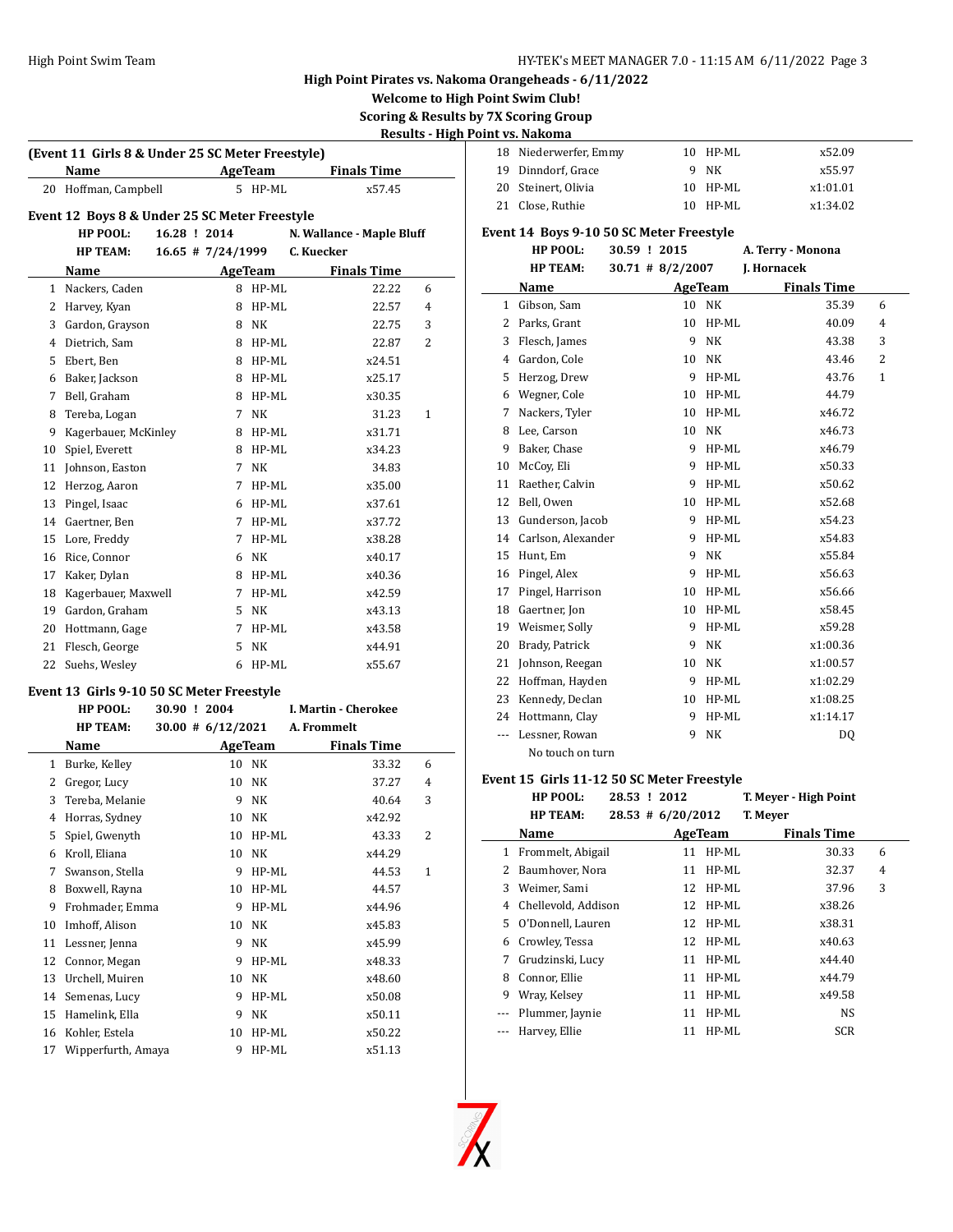#### High Point Swim Team **HY-TEK's MEET MANAGER 7.0 - 11:15 AM 6/11/2022** Page 4

**High Point Pirates vs. Nakoma Orangeheads - 6/11/2022**

**Welcome to High Point Swim Club! Scoring & Results by 7X Scoring Group**

**Results - High Point vs. Nakoma**

| Event 16 Boys 11-12 50 SC Meter Freestyle |                 |              |  |                     |           |                       |                |  |
|-------------------------------------------|-----------------|--------------|--|---------------------|-----------|-----------------------|----------------|--|
|                                           | HP POOL:        | 26.31 ! 2015 |  |                     |           | N. Lamers - Middleton |                |  |
|                                           | <b>HP TEAM:</b> |              |  | $27.88$ # 7/25/2009 |           | J. Hornacek           |                |  |
|                                           | Name            |              |  |                     | AgeTeam   | <b>Finals Time</b>    |                |  |
| $\mathbf{1}$                              | Siget, Jake     |              |  | 12                  | HP-ML     | 32.37                 | 6              |  |
| 2                                         | Campbell, Ian   |              |  | 12                  | HP-ML     | 32.92                 | 4              |  |
| 3                                         | Parks, Carter   |              |  | 12                  | HP-ML     | 35.21                 | 3              |  |
| 4                                         | Carlson, Cormac |              |  | 12                  | HP-ML     | x36.11                |                |  |
| 5                                         | Dailey, Henry   |              |  | 12                  | <b>NK</b> | 36.30                 | $\overline{2}$ |  |
| 6                                         | Braun, Jack     |              |  | 12                  | NΚ        | 37.42                 | 1              |  |
| 7                                         | Tereba, Brandon |              |  | 12                  | NΚ        | 38.06                 |                |  |
| 8                                         | Schuster, CJ    |              |  | 12                  | HP-ML     | x38.26                |                |  |
| 9                                         | Giese, Charlie  |              |  | 11                  | HP-ML     | x39.13                |                |  |
| 10                                        | Walker, Cole    |              |  | 12                  | HP-ML     | x39.49                |                |  |
| 11                                        | Rist, Miles     |              |  | 11                  | <b>NK</b> | x39.65                |                |  |
| 12                                        | Marcu, Cole     |              |  | 11                  | NK        | x40.17                |                |  |
| 13                                        | Chen, Victor    |              |  | 11                  | HP-ML     | x41.02                |                |  |
| 14                                        | Jensen, Max     |              |  | 12                  | HP-ML     | x42.80                |                |  |
| 15                                        | Brady, Jack     |              |  | 11                  | NK        | x54.76                |                |  |
| ---                                       | Hrenak, Kian    |              |  | 12                  | HP-ML     | DO.                   |                |  |
|                                           | False start     |              |  |                     |           |                       |                |  |
| $---$                                     | Kennedy, Callum |              |  | 12                  | HP-ML     | <b>NS</b>             |                |  |
|                                           | Flesch, Charlie |              |  | 11                  | NK        | <b>NS</b>             |                |  |
|                                           |                 |              |  |                     |           |                       |                |  |

## **Event 17 Girls 13-14 100 SC Meter Freestyle**

|     | HP POOL:             | 58.86 ! 2015 |                   |          | C. Mack - Middleton |   |
|-----|----------------------|--------------|-------------------|----------|---------------------|---|
|     | <b>HP TEAM:</b>      |              | 59.80 # 7/30/2015 |          | S. Henshue          |   |
|     | <b>Name</b>          |              |                   | AgeTeam  | <b>Finals Time</b>  |   |
|     | Renk, Mari           |              |                   | 14 HP-ML | 1:08.98             | 6 |
|     | 2 Ferris, Siobhan    |              |                   | 13 NK    | 1:11.93             | 4 |
| 3   | Konrad, Alyssa       |              |                   | 14 HP-ML | 1:21.64             | 3 |
| 4   | Caldera, Rose        |              |                   | 13 HP-ML | 1:23.30             | 2 |
| 5.  | Gill, Umber          |              |                   | 14 HP-ML | x1:55.52            |   |
| --- | Coad, Lilly          |              |                   | 14 NK    | <b>NS</b>           |   |
|     | --- Plummer, Charlie |              |                   | 13 HP-ML | <b>NS</b>           |   |

### **Event 18 Boys 13-14 100 SC Meter Freestyle**

|   | HP POOL:<br><b>HP TEAM:</b> | 56.54 ! 1993<br>$57.07$ # 7/26/2018 |         |          | S. Koziar - Hill Farm<br>E. Tucker-Jones |   |
|---|-----------------------------|-------------------------------------|---------|----------|------------------------------------------|---|
|   | Name                        |                                     | AgeTeam |          | <b>Finals Time</b>                       |   |
|   | 1 Coad, Duncan              |                                     |         | 13 NK    | 1:08.35                                  | 6 |
|   | 2 Wilson, Colin             |                                     |         | 13 HP-ML | 1:11.62                                  | 4 |
| 3 | Rist, Owen                  |                                     |         | 13 NK    | 1:14.87                                  | 3 |
| 4 | Owens, Henry                |                                     |         | 14 HP-ML | 1:19.99                                  | 2 |
|   | 5 Crowley, Colin            |                                     | 13.     | HP-ML    | 1:21.57                                  | 1 |
| 6 | Swanson, Bennett            |                                     |         | 13 HP-ML | x1:27.45                                 |   |
|   | Raether, Devin              |                                     | 13      | HP-ML    | x1:32.24                                 |   |

|     | Event 19  Girls 15-18 100 SC Meter Freestyle |              |                      |         |                              |                |
|-----|----------------------------------------------|--------------|----------------------|---------|------------------------------|----------------|
|     | HP POOL:                                     | 55.06 ! 2015 |                      |         | <b>B. Nelson - Ridgewood</b> |                |
|     | <b>HP TEAM:</b>                              |              | $58.72 \pm 8/4/2019$ |         | D. Walker                    |                |
|     | Name                                         |              |                      | AgeTeam | <b>Finals Time</b>           |                |
| 1   | Stacey, Brynn                                |              | 17                   | NK      | 1:03.85                      | 6              |
|     | Weygandt, Quinn                              |              | 18                   | NK      | 1:03.87                      | $\overline{4}$ |
| 3   | Harms, Kya                                   |              | 17                   | HP-ML   | 1:07.51                      | 3              |
| 4   | Keebler, Molly                               |              | 18                   | HP-ML   | 1:08.08                      | 2              |
| 5.  | Weimer, Chloe                                |              | 15                   | HP-ML   | 1:11.76                      | 1              |
| --- | Campbell, Sydney                             |              | 15                   | $HP-ML$ | DO.                          |                |
|     | No touch on turn                             |              |                      |         |                              |                |
|     | Rodriguez, Victoria                          |              | 17                   | NK      | NS.                          |                |

#### **Event 20 Boys 15-18 100 SC Meter Freestyle**

**HP POOL: 52.85 ! 2015 B. McDade - Monona HP TEAM: 51.93 # 8/4/2019 A. Martin**

|   | Name                | AgeTeam  | <b>Finals Time</b> |   |  |
|---|---------------------|----------|--------------------|---|--|
| 1 | VandenBrook, Jax    | 16 NK    | 58.67              | 6 |  |
| 2 | Giese, Sam          | 15 HP-ML | 59.82              | 4 |  |
| 3 | Petersen, Davis     | 18 NK    | 59.94              | 3 |  |
| 4 | Caldera, Jonah      | 15 HP-ML | 1:00.17            | 2 |  |
|   | 5 Zietlow. Nick     | 15 HP-ML | 1:02.20            | 1 |  |
| 6 | Thomas, Mason       | 17 HP-ML | x1:03.64           |   |  |
| 7 | Schoenleber, Alvaro | 16 HP-ML | x1:06.95           |   |  |
| 8 | Chen. Bill          | 15 HP-ML | x1:08.02           |   |  |
|   | Letang, Andrew      | 15 HP-ML | <b>NS</b>          |   |  |
|   | --- Banker, David   | 15 HP-ML | <b>SCR</b>         |   |  |

### **Event 21 Girls 8 & Under 25 SC Meter Backstroke**

|   | HP POOL:          | 18.79 ! 1993       |   |         | <b>M. Barry - Maple Bluff</b> |                |  |
|---|-------------------|--------------------|---|---------|-------------------------------|----------------|--|
|   | <b>HP TEAM:</b>   | $19.17$ # 7/6/2019 |   |         | A. Frommelt                   |                |  |
|   | Name              |                    |   | AgeTeam | <b>Finals Time</b>            |                |  |
|   | Felkner, Cora     |                    | 8 | $HP-ML$ | 24.62                         | 6              |  |
|   | Carlson, Yael     |                    |   | $HP-ML$ | 27.47                         | $\overline{4}$ |  |
| 3 | Lauchner, Ava     |                    | 7 | $HP-ML$ | 31.05                         | 3              |  |
| 4 | Becker, Anna      |                    | 8 | $HP-ML$ | x32.99                        |                |  |
|   | 5 Frohmader, Lucy |                    |   | $HP-ML$ | x35.61                        |                |  |
| 6 | Pence, Everly     |                    | 8 | $HP-ML$ | x38.11                        |                |  |
|   | Simon, Scarlett   |                    |   | HP-ML   | x39.27                        |                |  |

## **Event 22 Boys 8 & Under 25 SC Meter Backstroke**

|   | ent 22  boys 8 & Under 25 SC Meter Backströke |              |                     |         |                                 |   |  |  |  |
|---|-----------------------------------------------|--------------|---------------------|---------|---------------------------------|---|--|--|--|
|   | HP POOL:                                      | 19.65 ! 2015 |                     |         | <b>B. Schreiber - Ridgewood</b> |   |  |  |  |
|   | <b>HP TEAM:</b>                               |              | $20.34$ # 7/25/2009 |         | <b>B.</b> Zillner               |   |  |  |  |
|   | Name                                          |              |                     | AgeTeam | <b>Finals Time</b>              |   |  |  |  |
| 1 | Dietrich, Sam                                 |              | 8                   | $HP-ML$ | 27.20                           | 6 |  |  |  |
| 2 | Ebert, Ben                                    |              | 8                   | $HP-ML$ | 30.89                           | 4 |  |  |  |
| 3 | Harvey, Kyan                                  |              | 8                   | HP-ML   | 34.37                           | 3 |  |  |  |
| 4 | Kagerbauer, McKinley                          |              | 8                   | $HP-ML$ | x36.46                          |   |  |  |  |
| 5 | Johnson, Easton                               |              | 7                   | NK      | 37.24                           | 2 |  |  |  |
| 6 | Herzog, Aaron                                 |              | 7                   | HP-ML   | x44.41                          |   |  |  |  |
| 7 | Lore, Freddy                                  |              | 7                   | $HP-ML$ | x44.98                          |   |  |  |  |
| 8 | Gaertner, Ben                                 |              |                     | HP-ML   | x49.32                          |   |  |  |  |

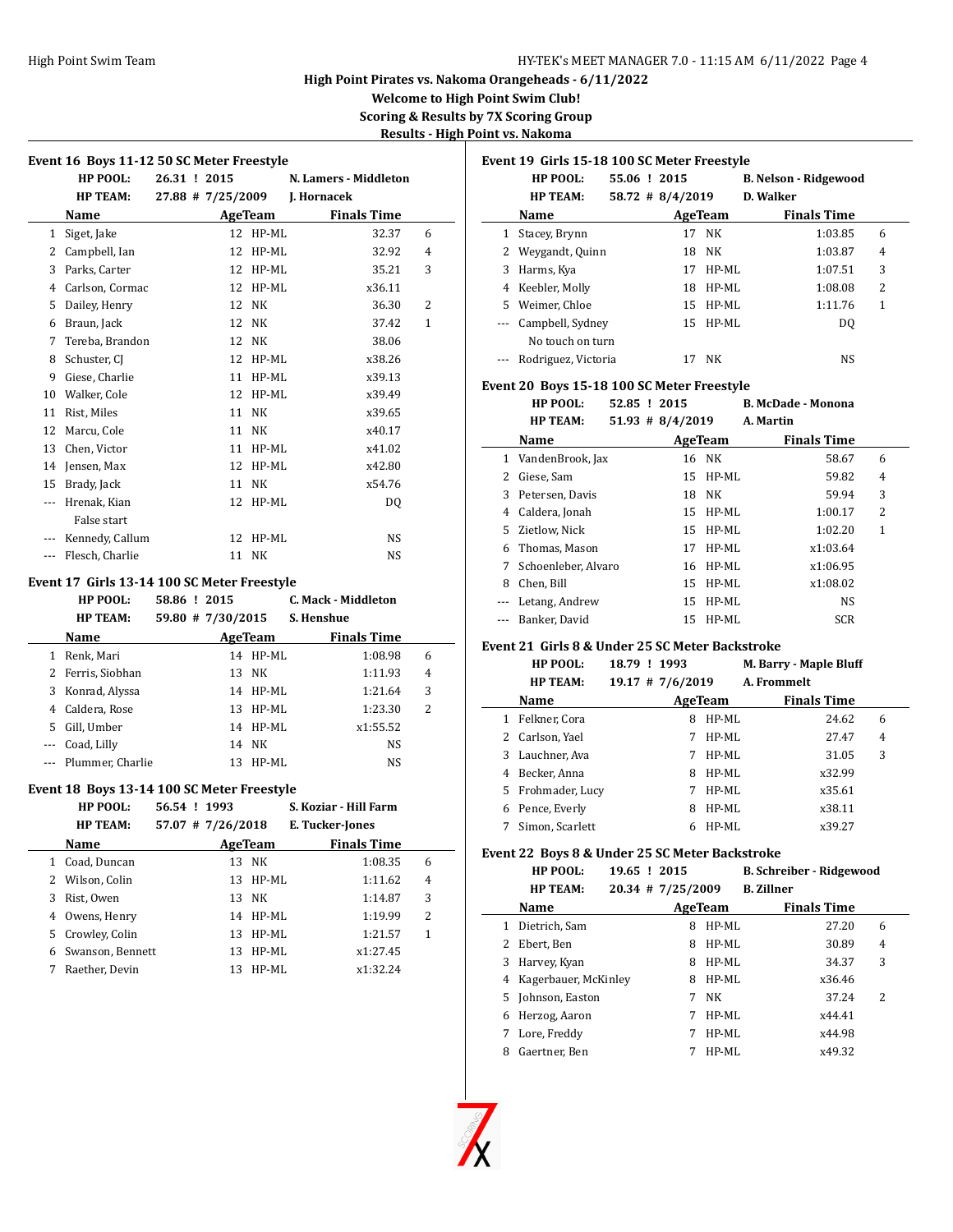## HY-TEK's MEET MANAGER 7.0 - 11:15 AM 6/11/2022 Page 5

**High Point Pirates vs. Nakoma Orangeheads - 6/11/2022**

**Welcome to High Point Swim Club!**

**Scoring & Results by 7X Scoring Group**

| Results - High Point vs. Nakoma |  |  |
|---------------------------------|--|--|
|                                 |  |  |

| (Event 22 Boys 8 & Under 25 SC Meter Backstroke) |   |       |                                                                                                   |  |  |  |  |
|--------------------------------------------------|---|-------|---------------------------------------------------------------------------------------------------|--|--|--|--|
| Name                                             |   |       | <b>Finals Time</b>                                                                                |  |  |  |  |
| Kaker, Dylan                                     | 8 | HP-ML | x53.20                                                                                            |  |  |  |  |
| Spiel, Everett                                   | 8 | HP-ML | DO                                                                                                |  |  |  |  |
| Not on back off wall                             |   |       |                                                                                                   |  |  |  |  |
| --- Tereba, Logan                                | 7 | NK    | DO.                                                                                               |  |  |  |  |
|                                                  |   |       |                                                                                                   |  |  |  |  |
| Gardon, Graham                                   |   |       | DO.                                                                                               |  |  |  |  |
| Not on back off wall                             |   |       |                                                                                                   |  |  |  |  |
| Bell, Graham                                     | 8 | HP-ML | DO                                                                                                |  |  |  |  |
|                                                  |   |       |                                                                                                   |  |  |  |  |
| Gardon, Grayson                                  | 8 | NΚ    | DO                                                                                                |  |  |  |  |
| Not on back off wall                             |   |       |                                                                                                   |  |  |  |  |
|                                                  |   |       | AgeTeam<br>Shoulders past vertical toward breast<br>5 NK<br>Shoulders past vertical toward breast |  |  |  |  |

## **Event 23 Girls 9-10 50 SC Meter Backstroke**

|    | HP POOL:         |  | 36.34 ! 2015          |         | I. Gonzales - Ridgewood |   |
|----|------------------|--|-----------------------|---------|-------------------------|---|
|    | <b>HP TEAM:</b>  |  | $36.63 \pm 6/19/2021$ |         | A. Frommelt             |   |
|    | Name             |  |                       | AgeTeam | <b>Finals Time</b>      |   |
| 1  | Burke, Jenny     |  | 9                     | NK      | 44.70                   | 6 |
| 2  | Gregor, Charlie  |  | 10                    | NK      | 44.94                   | 4 |
| 3  | Tereba, Melanie  |  | 9                     | NK      | 49.84                   | 3 |
| 4  | Spiel, Gwenyth   |  | 10                    | HP-ML   | 50.47                   | 2 |
| 5  | Horras, Sydney   |  | 10                    | NK      | x50.68                  |   |
| 6  | Saha, Mackenzie  |  | 10                    | HP-ML   | 51.89                   | 1 |
| 7  | Frohmader, Emma  |  | 9                     | HP-ML   | 52.35                   |   |
| 8  | Swanson, Stella  |  | 9                     | HP-ML   | x52.72                  |   |
| 9  | Hynes, Aubrey    |  | 9                     | HP-ML   | x53.67                  |   |
| 10 | Kroll, Eliana    |  | 10                    | NK      | x55.47                  |   |
| 11 | Urchell, Muiren  |  | 10                    | NK      | x57.54                  |   |
| 12 | Kohler, Estela   |  | 10                    | HP-ML   | x59.27                  |   |
| 13 | Fard, Maya       |  | 9                     | HP-ML   | x1:05.52                |   |
| 14 | Dinndorf, Grace  |  | 9                     | NK      | x1:07.41                |   |
| 15 | Steinert, Olivia |  | 10                    | HP-ML   | x1:11.80                |   |
|    |                  |  |                       |         |                         |   |

### **Event 24 Boys 9-10 50 SC Meter Backstroke**

|    | HP POOL:                              | 34.70 ! 2018         | S. Wolf - Middleton |   |
|----|---------------------------------------|----------------------|---------------------|---|
|    | <b>HP TEAM:</b>                       | $36.06 \pm 8/2/2007$ | J. Hornacek         |   |
|    | Name                                  | AgeTeam              | <b>Finals Time</b>  |   |
|    | 1 Gibson, Sam                         | NK<br>10             | 47.22               | 6 |
|    | 2 Parks, Grant                        | 10 HP-ML             | 52.86               | 4 |
|    | 3 Potrzebowski, Luke                  | 10                   | HP-ML<br>56.82      | 3 |
| 4  | Lee, Carson                           | NK<br>10             | 58.53               | 2 |
| 5. | Hunt, Em                              | 9<br>NK              | 1:08.18             | 1 |
| 6  | Herzog, Drew                          | 9                    | HP-ML<br>1:08.48    |   |
| 7  | Gaertner, Jon                         | 10                   | HP-ML<br>x1:08.74   |   |
| 8  | Pingel, Alex                          | 9                    | HP-ML<br>x1:10.75   |   |
| 9  | Kennedy, Declan                       | 10                   | HP-ML<br>x1:13.46   |   |
|    | Lessner, Rowan                        | 9<br>NK              | DQ                  |   |
|    | Shoulders past vertical toward breast |                      |                     |   |

|    | Event 25  Girls 11-12 50 SC Meter Backstroke |              |                       |          |                       |                |  |  |
|----|----------------------------------------------|--------------|-----------------------|----------|-----------------------|----------------|--|--|
|    | HP POOL:                                     | 32.13 ! 2015 |                       |          | T. Kalish - Ridgewood |                |  |  |
|    | <b>HP TEAM:</b>                              |              | $33.65$ # $7/12/2004$ |          | J. Powell             |                |  |  |
|    | Name                                         |              |                       | AgeTeam  | <b>Finals Time</b>    |                |  |  |
| 1  | Baumhover, Nora                              |              | 11                    | $HP-ML$  | 40.33                 | 6              |  |  |
| 2  | Wipperfurth, Allison                         |              | 12                    | $HP-ML$  | 42.40                 | $\overline{4}$ |  |  |
| 3  | Lauchner, Livie                              |              | 11                    | $HP-ML$  | 47.22                 | 3              |  |  |
| 4  | O'Donnell, Lauren                            |              | 12                    | HP-ML    | x47.78                |                |  |  |
| 5. | Grudzinski, Lucy                             |              | 11                    | HP-ML    | x53.79                |                |  |  |
| 6  | Fard, Darya                                  |              | 11                    | HP-ML    | x1:04.11              |                |  |  |
|    | Boxwell, Talyn                               |              |                       | 12 HP-ML | DO.                   |                |  |  |
|    | Re-Submerged                                 |              |                       |          |                       |                |  |  |

### **Event 26 Boys 11-12 50 SC Meter Backstroke**

|                                                                        |  |              |          | HP POOL: 32.15 ! 2012 M. Draves - Middleton |   |  |
|------------------------------------------------------------------------|--|--------------|----------|---------------------------------------------|---|--|
| HP TEAM: 32.20 # 6/20/2009 J. Hornacek                                 |  |              |          |                                             |   |  |
|                                                                        |  |              |          | Name AgeTeam Finals Time                    |   |  |
| 1 Tereba, Brandon                                                      |  |              | 12 NK    | 43.13                                       | 6 |  |
| 2 Rist, Miles                                                          |  |              | 11 NK    | 47.92                                       | 4 |  |
| 3 Jensen, Max                                                          |  |              | 12 HP-ML | 52.46                                       | 3 |  |
| --- Moreland, Isaac                                                    |  |              | 12 HP-ML | DQ                                          |   |  |
| Shoulders past vertical toward breast                                  |  |              |          |                                             |   |  |
| --- Ferris, Beckett                                                    |  |              | 11 NK    | DQ                                          |   |  |
| Shoulders past vertical toward breast                                  |  |              |          |                                             |   |  |
| Event 27 Girls 13-14 100 SC Meter Backstroke                           |  |              |          |                                             |   |  |
| HP POOL: 1:07.36 ! 2015                                                |  |              |          | S. Stewart - Ridgewood                      |   |  |
| HP TEAM: 1:09.41 # 7/26/2018 N. Martin                                 |  |              |          |                                             |   |  |
| Name                                                                   |  |              |          | <b>Example 2 AgeTeam</b> Finals Time        |   |  |
| 1 Renk, Avri                                                           |  |              | 13 HP-ML | 1:16.37                                     | 6 |  |
| 2 Chellevold, Olivia 14 HP-ML                                          |  |              |          | 1:28.39                                     | 4 |  |
|                                                                        |  |              |          |                                             |   |  |
| Event 28 Boys 13-14 100 SC Meter Backstroke<br>HP POOL: 1:04.85 ! 1993 |  |              |          |                                             |   |  |
| HP TEAM: $1:09.12 \# 8/2/2019$ D. Joe                                  |  |              |          | S. Koziar - Hill Farm                       |   |  |
|                                                                        |  |              |          |                                             |   |  |
|                                                                        |  |              |          | Name AgeTeam Finals Time                    |   |  |
| 1 Wilson, Colin                                                        |  |              | 13 HP-ML | 1:30.11                                     | 6 |  |
| --- Swanson, Bennett                                                   |  | $13$ HP-ML   |          | DQ                                          |   |  |
| Delay initiating turn                                                  |  |              |          |                                             |   |  |
| Event 29 Girls 15-18 100 SC Meter Backstroke                           |  |              |          |                                             |   |  |
| HP POOL: 1:05.39 ! 2015                                                |  |              |          | T. Horton - Hawks Landing                   |   |  |
| HP TEAM: 1:07.15 # 8/1/2002 J. Gazvoda                                 |  |              |          |                                             |   |  |
|                                                                        |  |              |          | Name AgeTeam Finals Time                    |   |  |
| 1 Weygandt, Quinn                                                      |  |              | 18 NK    | 1:14.09                                     | 6 |  |
| --- teDuits, Anna                                                      |  |              | 18 NK    | NS.                                         |   |  |
| Event 30 Boys 15-18 100 SC Meter Backstroke                            |  |              |          |                                             |   |  |
| <b>HP POOL:</b>                                                        |  | 56.92 ! 2015 |          | J. Temprano - Parkcrest                     |   |  |
| HP TEAM: 1:00.33 # 7/27/2019 N. Kim                                    |  |              |          |                                             |   |  |
| <b>Name</b>                                                            |  |              |          | AgeTeam Finals Time                         |   |  |

| Name               | AgeTeam | <b>Finals Time</b> |   |
|--------------------|---------|--------------------|---|
| 1 VandenBrook, Jax | 16 NK   | 1:09.66            | 6 |
| 2 Weygandt, Nolan  | 15 NK   | 1:12.77            | 4 |

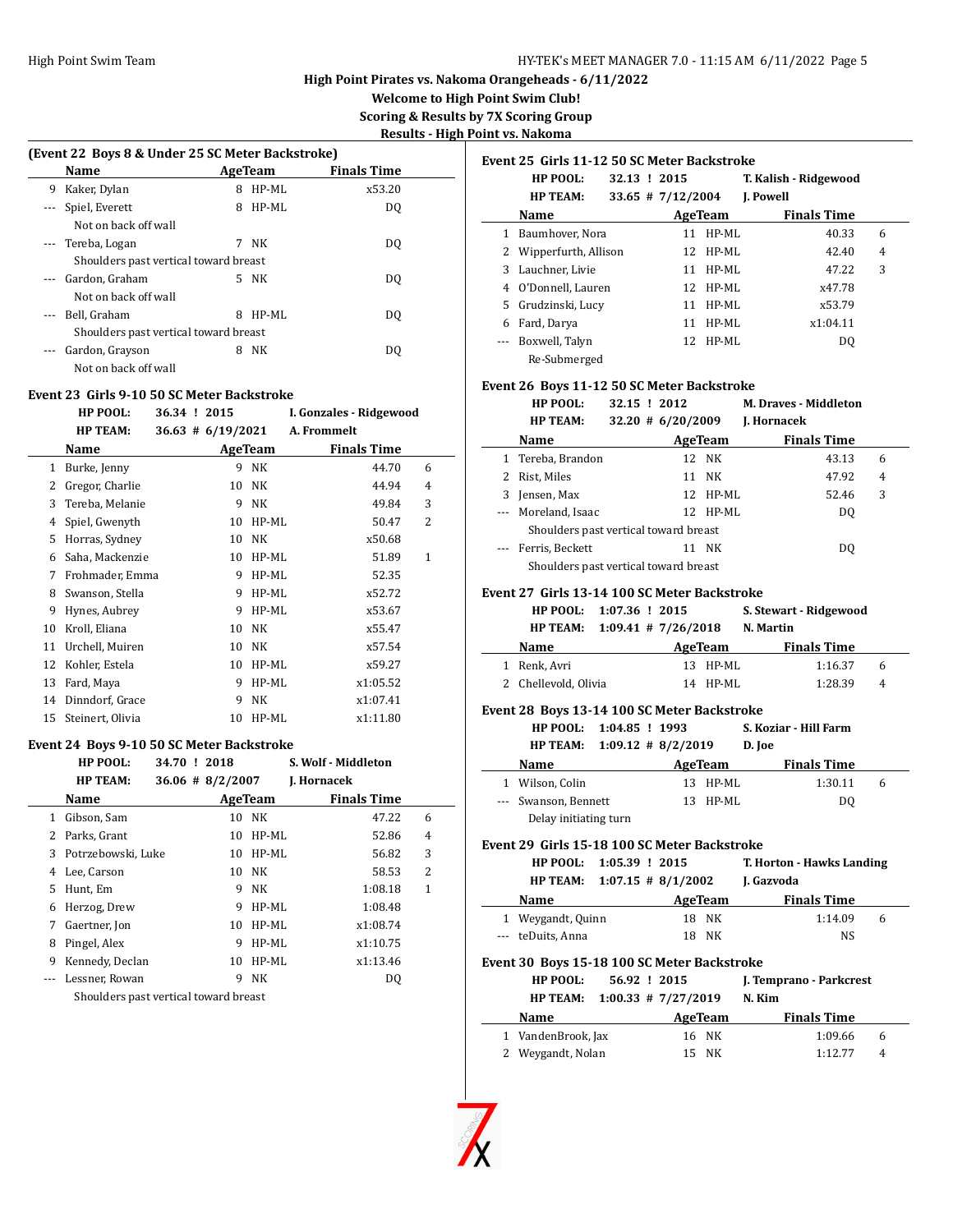**Welcome to High Point Swim Club!**

**Scoring & Results by 7X Scoring Group**

**Results - High Point vs. Nakoma**

X

|               | HP POOL: 1:11.03 ! 2015<br>Schmidt, Lake, Spielman, Tracy |                  | Event 31 Girls 8 & Under 100 SC Meter Freestyle Relay |          | Seminole                  |                    |                | Event 35 Girls 11 | <b>HP POOL:</b><br><b>HP TEAM:</b>                                    |
|---------------|-----------------------------------------------------------|------------------|-------------------------------------------------------|----------|---------------------------|--------------------|----------------|-------------------|-----------------------------------------------------------------------|
|               | HP TEAM: 1:15.83 # 8/3/2019                               |                  |                                                       |          | <b>High Point A</b>       |                    |                |                   | Name                                                                  |
|               | Baumhover, Hynes, Spiel, Frommelt                         |                  |                                                       |          |                           |                    |                |                   | 1 Frommelt, Ab                                                        |
|               | <b>Team</b>                                               |                  |                                                       | Relay    |                           | <b>Finals Time</b> |                |                   | 2 Lauchner, Livi                                                      |
|               | 1 HP-ML                                                   |                  |                                                       | A        |                           | 1:33.30            | 8              |                   | --- Harvey, Ellie                                                     |
|               | 1) Baik, Ellie 7                                          |                  |                                                       |          | 2) Close, Cece 8          |                    |                |                   |                                                                       |
|               | 3) Simon, Kamryn 8                                        |                  |                                                       |          | 4) Parks, Lucy 8          |                    |                |                   | Event 36 Boys 11                                                      |
|               | 2 HP-ML                                                   |                  |                                                       | B        |                           | 2:03.93            | $\overline{4}$ |                   | HP POOL:                                                              |
|               | 1) Lauchner, Ava 7                                        |                  |                                                       |          | 2) Gunderson, Olivia 7    |                    |                |                   | <b>HP TEAM:</b>                                                       |
|               | 3) Gunderson, Abigail 7                                   |                  |                                                       |          | 4) Moreland, Monica 8     |                    |                |                   | Name                                                                  |
|               | 3 HP-ML                                                   |                  |                                                       | C        |                           | x2:20.00           |                |                   | 1 Marcu, Cole                                                         |
|               | 1) Chellevold, Delaney 7                                  |                  |                                                       |          | 2) Simon, Scarlett 6      |                    |                |                   | --- Dietrich, Will                                                    |
|               | 3) Caldera, Alina 7                                       |                  |                                                       |          | 4) Frohmader, Lucy 7      |                    |                |                   | False start -                                                         |
|               |                                                           |                  |                                                       |          |                           |                    |                |                   | --- Walker, Cole                                                      |
|               | Event 32 Boys 8 & Under 100 SC Meter Freestyle Relay      |                  |                                                       |          |                           |                    |                |                   | Shoulders p                                                           |
|               | HP POOL:                                                  | $1:16.80$ ! 2003 |                                                       |          | Parkcrest                 |                    |                |                   | Event 37 Girls 13                                                     |
|               | Temprano, Gardner, Cole, Walker                           |                  |                                                       |          |                           |                    |                |                   | <b>HP POOL:</b>                                                       |
|               | HP TEAM: 1:17.34 # 7/30/2015                              |                  |                                                       |          | <b>High Point A</b>       |                    |                |                   | <b>HP TEAM:</b>                                                       |
|               | Noel, Vogel, Cary, Reuhl                                  |                  |                                                       |          |                           |                    |                |                   |                                                                       |
|               | Team                                                      |                  |                                                       | Relay    |                           | <b>Finals Time</b> |                |                   | Name<br>1 Renk, Avri                                                  |
|               | 1 HP-ML                                                   |                  |                                                       | A        |                           | 1:57.13            | 8              |                   | 2 Siget, Samant                                                       |
|               | 1) Dietrich, Sam 8                                        |                  |                                                       |          | 2) Kagerbauer, McKinley 8 |                    |                |                   | 3 Keebler, Lydia                                                      |
|               | 3) Spiel, Everett 8                                       |                  |                                                       |          | 4) Baker, Jackson 8       |                    |                |                   | 4 Hoffman, Mad                                                        |
|               |                                                           |                  |                                                       |          |                           |                    |                |                   |                                                                       |
| $\frac{1}{2}$ | <b>NK</b>                                                 |                  |                                                       | A        |                           | DQ                 |                |                   |                                                                       |
|               | 1) Tereba, Logan 7                                        |                  |                                                       |          | 2) Johnson, Easton 7      |                    |                |                   | Event 38 Boys 13                                                      |
|               | 3) Urchell, Vaughn 8                                      |                  |                                                       |          | 4) Gardon, Grayson 8      |                    |                |                   |                                                                       |
|               | Event 33 Girls 9-10 100 SC Meter IM                       |                  |                                                       |          |                           |                    |                |                   |                                                                       |
|               | HP POOL:                                                  | 1:18.24 ! 2021   |                                                       |          | A. Frommelt - High Point  |                    |                |                   |                                                                       |
|               | <b>HP TEAM:</b>                                           |                  | $1:18.24$ # $7/17/2021$                               |          | A. Frommelt               |                    |                |                   | <b>HP POOL:</b><br><b>HP TEAM:</b><br><b>Name</b>                     |
|               | Name                                                      |                  |                                                       | AgeTeam  |                           | <b>Finals Time</b> |                |                   | --- Rist, Owen                                                        |
|               | 1 Burke, Kelley                                           |                  |                                                       | 10 NK    |                           | 1:26.48            | 6              |                   |                                                                       |
|               |                                                           |                  |                                                       | 10 NK    |                           | 1:33.10            | 4              |                   |                                                                       |
|               | 2 Gregor, Charlie                                         |                  |                                                       | 10 NK    |                           | 1:35.42            | 3              |                   | 1 Vavilov, Benja<br>Event 39 Girls 15<br>HP POOL:                     |
|               | 3 Gregor, Lucy                                            |                  |                                                       | 9 NK     |                           | x1:39.16           |                |                   |                                                                       |
|               | 4 Burke, Jenny                                            |                  |                                                       | 9 HP-ML  |                           | 1:44.98            | 2              |                   | Name                                                                  |
|               | 5 Swanson, Delaney                                        |                  |                                                       |          |                           |                    |                |                   |                                                                       |
|               | 6 Renk, Emri                                              |                  |                                                       | 10 HP-ML |                           | 1:48.87            | $\mathbf{1}$   |                   |                                                                       |
|               | 7 Wipperfurth, Amaya                                      |                  |                                                       | 9 HP-ML  |                           | 2:11.89            |                |                   | <b>HP TEAM:</b><br>1 Stacey, Brynn<br>2 Frommelt, Isa<br>3 Harms, Kya |
|               | 8 Hamelink, Ella                                          |                  |                                                       | 9 NK     |                           | x2:28.61           |                |                   | 4 Walker, Sophi                                                       |
| ---           | Braun, Rose                                               |                  | 9                                                     | NΚ       |                           | DQ                 |                |                   |                                                                       |
|               | Non-simultaneous touch - breast                           |                  |                                                       |          |                           |                    |                |                   |                                                                       |
|               | Event 34 Boys 9-10 100 SC Meter IM                        |                  |                                                       |          |                           |                    |                |                   |                                                                       |
|               | HP POOL:                                                  |                  | 1:20.36 ! 2004                                        |          | D. teDuits - High Point   |                    |                |                   |                                                                       |
|               | <b>HP TEAM:</b>                                           |                  | $1:19.54$ # 8/6/2005                                  |          | P. Franken                |                    |                |                   | Event 40 Boys 15<br>HP POOL:<br><b>HP TEAM:</b><br>Name               |
|               | Name                                                      |                  |                                                       | AgeTeam  |                           | <b>Finals Time</b> |                |                   |                                                                       |
|               | 1 Baker, Chase                                            |                  |                                                       | 9 HP-ML  |                           | 2:06.24            | 6              |                   | 1 Weygandt, No<br>2 Giese, Sam                                        |
|               | 2 Kaker, Owen                                             |                  |                                                       | 10 HP-ML |                           | 2:17.67            | 4              |                   |                                                                       |
|               | 3 Pence, Dexter                                           |                  |                                                       | 10 HP-ML |                           | 2:18.82            | 3              |                   |                                                                       |

|   | <u>int vs. Nakoma</u>                                          |                          |                      |          |                                          |                |
|---|----------------------------------------------------------------|--------------------------|----------------------|----------|------------------------------------------|----------------|
|   | Event 35 Girls 11-12 100 SC Meter IM                           |                          |                      |          |                                          |                |
|   | HP POOL: 1:11.36 ! 2015                                        |                          |                      |          | K. Rosenthal - Monona                    |                |
|   | HP TEAM: 1:13.14 # 7/30/2015 M. Lawn                           |                          |                      |          |                                          |                |
|   |                                                                |                          |                      |          | Name AgeTeam Finals Time                 |                |
|   | 1 Frommelt, Abigail                                            |                          |                      | 11 HP-ML | 1:17.93                                  | 6              |
|   | 2 Lauchner, Livie                                              |                          |                      | 11 HP-ML | 1:44.15                                  | $\overline{4}$ |
|   | --- Harvey, Ellie                                              |                          |                      | 11 HP-ML | <b>SCR</b>                               |                |
|   |                                                                |                          |                      |          |                                          |                |
|   | Event 36 Boys 11-12 100 SC Meter IM                            |                          |                      |          |                                          |                |
|   | HP POOL: 1:06.00 ! 2015                                        |                          |                      |          | N. Lamers - Middleton                    |                |
|   |                                                                |                          |                      |          | HP TEAM: 1:12.99 # 6/13/2009 J. Hornacek |                |
|   | Name                                                           | <b>Example 2 AgeTeam</b> |                      |          | <b>Finals Time</b>                       |                |
|   | 1 Marcu, Cole                                                  |                          |                      | 11 NK    | 1:49.25                                  | 6              |
|   | --- Dietrich, Will                                             |                          |                      | 11 HP-ML | DQ                                       |                |
|   | False start - Misc                                             |                          |                      |          |                                          |                |
|   | --- Walker, Cole                                               |                          |                      | 12 HP-ML | DQ                                       |                |
|   | Shoulders past vertical toward breast - back                   |                          |                      |          |                                          |                |
|   |                                                                |                          |                      |          |                                          |                |
|   | Event 37 Girls 13-14 100 SC Meter IM                           |                          |                      |          |                                          |                |
|   | HP POOL: 1:04.42 ! 2003                                        |                          |                      |          | K. Lickel - Monona                       |                |
|   | HP TEAM: 1:08.21 # 7/28/2018 M. Lawn                           |                          |                      |          |                                          |                |
|   | Name                                                           |                          |                      |          | <b>Example 2.1 AgeTeam</b> Finals Time   |                |
|   | 1 Renk, Avri                                                   |                          |                      | 13 HP-ML | 1:15.65                                  | 6              |
|   | 2 Siget, Samantha                                              |                          |                      | 14 HP-ML | 1:22.34                                  | $\overline{4}$ |
|   | 3 Keebler, Lydia                                               |                          |                      | 14 HP-ML | 1:22.51                                  | 3              |
|   | 4 Hoffman, Madi                                                |                          |                      | 14 HP-ML | x1:29.14                                 |                |
|   |                                                                |                          |                      |          |                                          |                |
|   | Event 38 Boys 13-14 100 SC Meter IM<br>HP POOL: 1:02.90 ! 1993 |                          |                      |          | C. Wood - Parkcrest                      |                |
|   |                                                                |                          |                      |          |                                          |                |
|   | HP TEAM: 1:05.09 # 6/18/2016 N. Kim                            |                          |                      |          |                                          |                |
|   |                                                                |                          |                      |          | Name AgeTeam Finals Time                 |                |
|   | 1 Vavilov, Benjamin                                            |                          |                      | 13 HP-ML | 1:19.34                                  | 6              |
|   | --- Rist, Owen                                                 |                          |                      | 13 NK    | NS                                       |                |
|   | Event 39 Girls 15-18 200 SC Meter IM                           |                          |                      |          |                                          |                |
|   | HP POOL: 2:23.39 ! 2015                                        |                          |                      |          | K. Rodriguez - Nakoma                    |                |
|   | HP TEAM: $2:22.26 \# 8/2/2019$                                 |                          |                      |          | E. Keebler                               |                |
|   | <b>Name</b>                                                    |                          | <b>AgeTeam</b>       |          | <b>Finals Time</b>                       |                |
|   | 1 Stacey, Brynn                                                |                          |                      | 17 NK    | 2:36.58                                  | 6              |
|   | 2 Frommelt, Isabell 15 HP-ML                                   |                          |                      |          | 2:36.79                                  | $4^{\circ}$    |
| 3 | Harms, Kya                                                     |                          | 17                   | HP-ML    | 2:44.49                                  | 3              |
| 4 | Walker, Sophia                                                 |                          | 15                   | HP-ML    | 2:48.04                                  | 2              |
|   |                                                                |                          |                      |          |                                          |                |
|   | Event 40 Boys 15-18 200 SC Meter IM                            |                          |                      |          |                                          |                |
|   | HP POOL:                                                       | 2:08.88 ! 2015           |                      |          | B. McDade - Monona                       |                |
|   | <b>HP TEAM:</b>                                                |                          | $2:07.96$ # 8/4/2019 |          | N. Kim                                   |                |
|   | Name                                                           |                          | <b>AgeTeam</b>       |          | <b>Finals Time</b>                       |                |
|   | 1 Weygandt, Nolan                                              |                          | 15                   | NK       | 2:31.21                                  | 6              |
|   | 2 Giese, Sam                                                   |                          | 15                   | HP-ML    | 2:31.78                                  | 4              |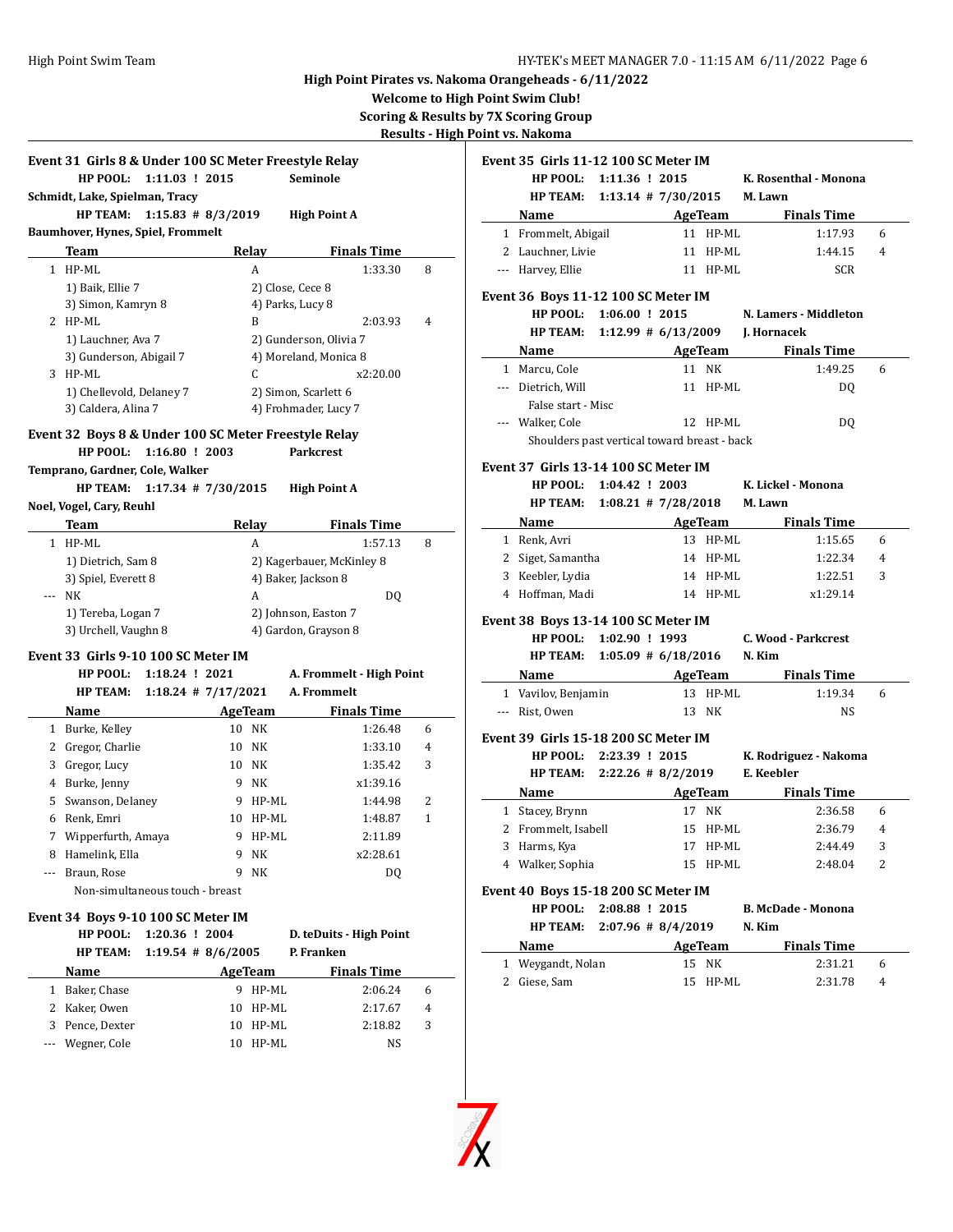**Welcome to High Point Swim Club!**

**Scoring & Results by 7X Scoring Group**

**h Point vs. Nakoma** 

 $\overline{a}$ 

| Event 41 Girls 8 & Under 25 SC Meter Breaststroke       |              |                       |                     |                          |        |
|---------------------------------------------------------|--------------|-----------------------|---------------------|--------------------------|--------|
| HP POOL:                                                | 20.28 ! 2003 |                       |                     | K. Smith - Ridgewood     |        |
| <b>HP TEAM:</b>                                         |              | $20.41 \# 8/2/2003$   |                     | A. Addamo                |        |
| Name                                                    |              |                       | AgeTeam             | <b>Finals Time</b>       |        |
| *1 Parks, Lucy                                          |              |                       | 8 HP-ML             | 26.91                    | 5      |
| *1 Rice, Ellie                                          |              |                       | 8 NK                | 26.91                    | 5      |
| 3 Imhoff, Gwen                                          |              |                       | 7 NK                | 31.51                    | 3      |
| 4 Close, Cece                                           |              |                       | 8 HP-ML             | 34.98                    | 2      |
| 5 Horras, Evelyn                                        |              |                       | 8 NK                | 35.40                    | 1      |
| 6 Moreland, Monica                                      |              |                       | 8 HP-ML             | 36.17                    |        |
| --- Caldera, Alina                                      |              |                       | 7 HP-ML             | DQ                       |        |
| <b>Alternating Kick</b>                                 |              |                       |                     |                          |        |
| --- Hoffman, Campbell                                   |              |                       | 5 HP-ML             | DQ                       |        |
| Double pull / kicks                                     |              |                       |                     |                          |        |
| Event 42 Boys 8 & Under 25 SC Meter Breaststroke        |              |                       |                     |                          |        |
| HP POOL:                                                | 20.82 ! 2003 |                       |                     | J. O'Keefe - Hill Farm   |        |
| <b>HP TEAM:</b>                                         |              | $22.78 \pm 6/30/1999$ |                     | C. Kuecker               |        |
| <b>Name</b>                                             |              |                       | <b>AgeTeam</b>      | <b>Finals Time</b>       |        |
| --- Urchell, Vaughn                                     |              |                       | 8 NK                | DQ                       |        |
| Scissors kick                                           |              |                       |                     |                          |        |
| Event 43 Girls 9-10 50 SC Meter Breaststroke            |              |                       |                     |                          |        |
| HP POOL:                                                | 40.67 ! 2015 |                       |                     | M. Wallace - Maple Bluff |        |
| <b>HP TEAM:</b>                                         |              | $41.81 \# 6/25/2005$  |                     | A. Addamo                |        |
| Name                                                    |              |                       | AgeTeam             | <b>Finals Time</b>       |        |
| 1 Coad, Caroline                                        |              |                       | 10 NK               | 48.95                    | 6      |
| 2 Renk, Emri                                            |              |                       | 10 HP-ML            | 52.81                    | 4      |
| 3 Swanson, Delaney                                      |              |                       | 9 HP-ML             | 54.99                    | 3      |
| 4 Imhoff, Alison                                        |              |                       |                     |                          |        |
|                                                         |              |                       | 10 NK               | 57.61                    | 2      |
| 5 Connor, Megan                                         |              |                       | 9 HP-ML             | 1:00.69                  | 1      |
| 6 Semenas, Lucy                                         |              |                       | 9 HP-ML             | x1:03.42                 |        |
| 7 Braun, Rose                                           |              |                       | 9 NK                | 1:04.34                  |        |
|                                                         |              |                       | 10 HP-ML            | x1:05.88                 |        |
| 8 Saha, Mackenzie                                       |              |                       | 10 HP-ML            | DQ                       |        |
| --- Niederwerfer, Emmy<br>Scissors kick                 |              |                       |                     |                          |        |
|                                                         |              |                       |                     |                          |        |
| --- Boxwell, Rayna                                      |              |                       | 10 HP-ML            | DQ                       |        |
| <b>Butterfly kick</b>                                   |              |                       |                     |                          |        |
| --- Close, Ruthie<br>Scissors kick                      |              |                       | 10 HP-ML            | DQ                       |        |
|                                                         |              |                       |                     |                          |        |
| Event 44 Boys 9-10 50 SC Meter Breaststroke<br>HP POOL: | 41.64 ! 2016 |                       |                     | N. Wallace - Maple Bluff |        |
| <b>HP TEAM:</b>                                         |              | 42.86 # 7/12/2004     |                     | K. Wilke-Nadler          |        |
| Name                                                    |              |                       | AgeTeam             | <b>Finals Time</b>       |        |
|                                                         |              |                       | 10 HP-ML            |                          | 6      |
| 1 Pence, Dexter                                         |              |                       |                     | 58.61                    |        |
| 2 Raether, Calvin<br>3 Kaker, Owen                      |              |                       | 9 HP-ML<br>10 HP-ML | 1:06.45<br>1:06.62       | 4<br>3 |

5 Nackers, Tyler 10 HP-ML x1:07.22 6 Gunderson, Jacob 9 HP-ML x1:07.56 7 Brady, Patrick 9 NK 1:12.47 2

| $\cdots$ | Weismer, Solly    | 9  | HP-ML | DO |
|----------|-------------------|----|-------|----|
|          | Arms past hipline |    |       |    |
| $\cdots$ | Hottmann, Clay    | 9  | HP-ML | DQ |
|          | One hand touch    |    |       |    |
| $\cdots$ | Pingel, Harrison  | 10 | HP-ML | DO |
|          | One hand touch    |    |       |    |
| $\cdots$ | Hoffman, Hayden   | 9  | HP-ML | DO |
|          | Arms past hipline |    |       |    |

#### **Event 45 Girls 11-12 50 SC Meter Breaststroke**

|              | HP POOL:<br><b>HP TEAM:</b> |  | 34.83 ! 2015<br>$37.05$ # $7/30/2015$ |          | K. Rosenthal - Monona<br>S. Malecki |   |
|--------------|-----------------------------|--|---------------------------------------|----------|-------------------------------------|---|
|              | Name                        |  |                                       | AgeTeam  | <b>Finals Time</b>                  |   |
| 1            | Wipperfurth, Allison        |  |                                       | 12 HP-ML | 40.89                               | 6 |
| $\mathbf{2}$ | Hynes, Adelyn               |  | 11                                    | $HP-ML$  | 41.04                               | 4 |
| 3            | Lessner, Sydney             |  |                                       | 11 NK    | 48.03                               | 3 |
| 4            | Weimer, Sami                |  |                                       | 12 HP-ML | 50.16                               | 2 |
| 5.           | Pence, Addie                |  |                                       | 12 HP-ML | x50.70                              |   |
| 6            | Simon. Kendall              |  | 11                                    | HP-ML    | x51.45                              |   |
| 7            | Chellevold, Addison         |  |                                       | 12 HP-ML | x51.75                              |   |
| 8            | Connor, Ellie               |  | 11                                    | HP-ML    | x53.94                              |   |
| 9            | Fard, Darya                 |  | 11                                    | $HP-ML$  | x1:01.36                            |   |
| 10           | Wray, Kelsev                |  | 11                                    | HP-ML    | x1:04.53                            |   |

## **Event 46 Boys 11-12 50 SC Meter Breaststroke**

| <b>HP POOL:</b> | 35.70 ! 2015          | A. Moen - Maple Bluff |
|-----------------|-----------------------|-----------------------|
| <b>HP TEAM:</b> | $37.74$ # $7/28/2018$ | A. Schoenleber        |

|   | Name                |    | AgeTeam  | <b>Finals Time</b> |   |  |
|---|---------------------|----|----------|--------------------|---|--|
| 1 | Dietrich, Will      | 11 | HP-ML    | 42.83              | 6 |  |
|   | 2 Moreland, Isaac   |    | 12 HP-ML | 45.34              | 4 |  |
| 3 | Braun, Jack         |    | 12 NK    | 45.85              | 3 |  |
| 4 | Brady, Jack         |    | 11 NK    | 46.62              | 2 |  |
|   | 5 Giese, Charlie    | 11 | HP-ML    | 50.66              | 1 |  |
| 6 | Chen, Victor        | 11 | HP-ML    | x52.33             |   |  |
|   | --- Ferris, Beckett |    | 11 NK    | <b>NS</b>          |   |  |
|   | --- Flesch, Charlie | 11 | NK       | <b>NS</b>          |   |  |
|   | --- Dailey, Henry   | 12 | NK.      | <b>NS</b>          |   |  |

#### **Event 47 Girls 13-14 100 SC Meter Breaststroke**

|    | $1:15.93$ ! 2003<br>HP POOL:             |         |            | K. Lickel - Monona |                |
|----|------------------------------------------|---------|------------|--------------------|----------------|
|    | $1:17.17$ # 7/30/2015<br><b>HP TEAM:</b> |         | E. Keebler |                    |                |
|    | Name                                     | AgeTeam |            | <b>Finals Time</b> |                |
|    | Wipperfurth, Andrea                      | 14      | $HP-ML$    | 1:34.14            | 6              |
|    | Campbell, Mikayla                        | 13      | $HP-ML$    | 1:34.67            | $\overline{4}$ |
|    | Ferris, Siobhan                          | 13 NK   |            | 1:40.76            | 2              |
| 4  | Caldera, Rose                            | 13      | HP-ML      | 1:40.81            | 3              |
| 5. | Chellevold, Olivia                       | 14      | HP-ML      | x1:45.18           |                |
|    | Coad, Lilly                              | 14      | NK         | NS                 |                |
|    | --- Plummer, Charlie                     | 13      | HP-ML      | NS                 |                |



 $\overline{\phantom{0}}$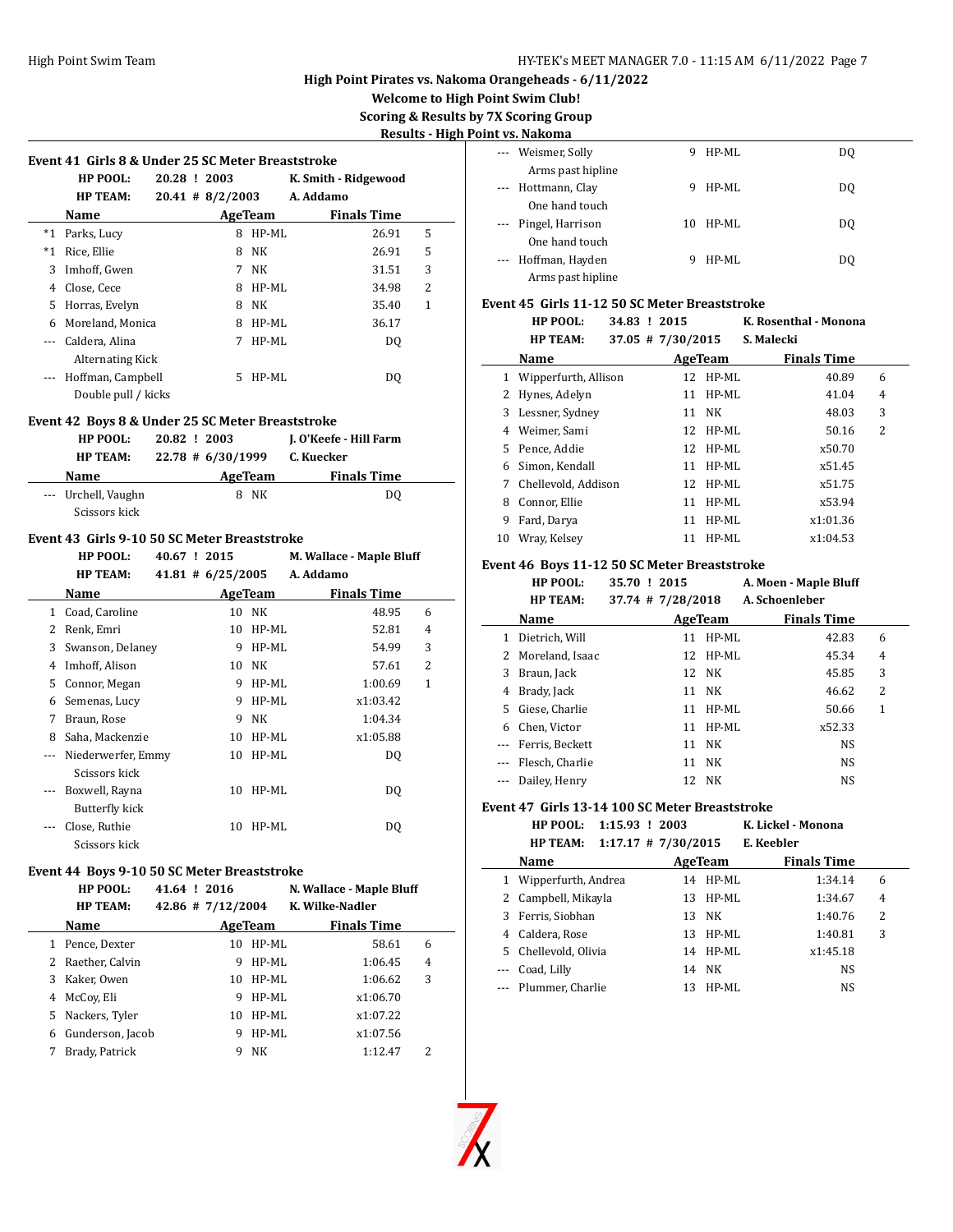**Welcome to High Point Swim Club! Scoring & Results by 7X Scoring Group**

**Results - High Point vs. Nakoma**

|     | Event 48 Boys 13-14 100 SC Meter Breaststroke  |                          |                      |                |                                      |   |
|-----|------------------------------------------------|--------------------------|----------------------|----------------|--------------------------------------|---|
|     | HP POOL: 1:08.10 ! 1993                        |                          |                      |                | C. Wood - Parkcrest                  |   |
|     | <b>HP TEAM:</b>                                |                          |                      |                | 1:15.99 # 6/18/2016 Jack Mondi       |   |
|     | Name                                           |                          |                      |                | AgeTeam Finals Time                  |   |
|     | 1 Braun, Andrew                                |                          |                      | 13 NK          | 1:26.98                              | 6 |
|     | 2 Coad, Duncan                                 |                          |                      | 13 NK          | 1:30.02                              | 4 |
|     | 3 Raether, Devin                               |                          |                      | 13 HP-ML       | 2:01.11                              | 3 |
|     | Event 49 Girls 15-18 100 SC Meter Breaststroke |                          |                      |                |                                      |   |
|     | HP POOL: 1:14.81 ! 2015                        |                          |                      |                | K. Larsen - Seminole                 |   |
|     | HP TEAM: 1:16.32 # 7/28/2018 E. Keebler        |                          |                      |                |                                      |   |
|     | Name                                           | <b>Example 2</b> AgeTeam |                      |                | <b>Finals Time</b>                   |   |
|     | 1 Walker, Sophia                               |                          |                      | 15 HP-ML       | 1:24.39                              | 6 |
|     | 2 Keebler, Molly                               |                          |                      | 18 HP-ML       | 1:25.17                              | 4 |
|     | 3 Campbell, Sydney                             |                          |                      | 15 HP-ML       | 1:45.59                              | 3 |
|     | --- Rodriguez, Victoria                        |                          |                      | 17 NK          | NS                                   |   |
|     |                                                |                          |                      |                |                                      |   |
|     | Event 50 Boys 15-18 100 SC Meter Breaststroke  |                          |                      |                |                                      |   |
|     | HP POOL:                                       | 1:06.88 ! 2019           |                      |                | H. Miller - Shorewood                |   |
|     | <b>HP TEAM:</b>                                | $1:07.15$ # 7/28/2018    |                      |                | S. Young                             |   |
|     | Name AgeTeam                                   |                          |                      |                | <b>Finals Time</b>                   |   |
|     | 1 Caldera, Jonah                               |                          |                      | 15 HP-ML       | 1:17.98                              | 6 |
|     | 2 Schoenleber, Alvaro                          |                          |                      | 16 HP-ML       | 1:21.15                              | 4 |
|     | 3 Petersen, Davis                              |                          |                      | 18 NK          | 1:22.22                              | 3 |
|     | 4 Zietlow, Nick                                |                          |                      | 15 HP-ML       | 1:22.53                              | 2 |
|     | 5 Chen, Bill                                   |                          |                      | 15 HP-ML       | x1:30.02                             |   |
|     | --- Banker, David                              |                          |                      | 15 HP-ML       | <b>SCR</b>                           |   |
|     | Event 51 Girls 8 & Under 25 SC Meter Butterfly |                          |                      |                |                                      |   |
|     | HP POOL:                                       | 17.34 ! 2019             |                      |                | A. Frommelt - High Point             |   |
|     |                                                |                          |                      |                | 16.62 # 8/4/2019 A. Frommelt         |   |
|     | <b>HP TEAM:</b>                                |                          |                      |                |                                      |   |
|     |                                                |                          |                      |                |                                      |   |
|     | Name                                           |                          |                      |                | <b>Example 2 AgeTeam</b> Finals Time |   |
|     | 1 Simon, Kamryn                                |                          |                      | 8 HP-ML        | 25.52                                | 6 |
|     | --- McCoy, Reagan                              |                          |                      | 7 HP-ML        | DQ                                   |   |
|     | <b>Alternating Kick</b>                        |                          |                      |                |                                      |   |
|     | --- Baik, Ellie<br>Non-simultaneous arms       |                          |                      | 7 HP-ML        | DQ                                   |   |
|     |                                                |                          |                      |                |                                      |   |
|     | Event 52 Boys 8 & Under 25 SC Meter Butterfly  |                          |                      |                |                                      |   |
|     | HP POOL: 17.46 ! 2015                          |                          |                      |                | A. Charles - Middleton               |   |
|     | <b>HP TEAM:</b>                                |                          |                      |                | 18.13 # 7/24/1999 C. Kuecker         |   |
|     | Name                                           |                          |                      | AgeTeam        | <b>Finals Time</b>                   |   |
| 1   | Baker, Jackson                                 |                          | 8                    | HP-ML          | 34.06                                | 6 |
|     | Event 53 Girls 9-10 50 SC Meter Butterfly      |                          |                      |                |                                      |   |
|     | HP POOL:                                       | 33.91 ! 2004             |                      |                | I. Martin - Cherokee                 |   |
|     | <b>HP TEAM:</b>                                |                          | $33.59 \# 6/12/2021$ |                | A. Frommelt                          |   |
|     | Name                                           |                          |                      | <b>AgeTeam</b> | <b>Finals Time</b>                   |   |
|     | 1 Coad, Caroline                               |                          |                      | 10 NK          | 40.26                                | 6 |
|     | 2 Lessner, Jenna                               |                          | 9                    | NΚ             | 52.49                                | 4 |
| 3   | Hynes, Aubrey                                  |                          | 9                    | HP-ML          | 57.34                                | 3 |
| --- | Fard, Maya                                     |                          | 9                    | HP-ML          | DQ                                   |   |
|     | One hand touch                                 |                          |                      |                |                                      |   |

|   | Event 54 Boys 9-10 50 SC Meter Butterfly                                                                                                                                                                                       |              |                   |                      |                                      |        |
|---|--------------------------------------------------------------------------------------------------------------------------------------------------------------------------------------------------------------------------------|--------------|-------------------|----------------------|--------------------------------------|--------|
|   | HP POOL:                                                                                                                                                                                                                       |              | 33.44 ! 2015      |                      | N. Chirafisi - Nakoma                |        |
|   | <b>HP TEAM:</b>                                                                                                                                                                                                                |              |                   |                      | 34.47 # 8/5/2006 A. Torresani        |        |
|   | Name and the state of the state of the state of the state of the state of the state of the state of the state of the state of the state of the state of the state of the state of the state of the state of the state of the s |              |                   |                      | AgeTeam<br><b>Finals Time</b>        |        |
|   | 1 Gardon, Cole                                                                                                                                                                                                                 |              |                   | 10 NK                | 55.17                                | 6      |
|   | 2 Flesch, James                                                                                                                                                                                                                |              |                   | 9 NK                 | 56.44                                | 4      |
|   | 3 Carlson, Alexander                                                                                                                                                                                                           |              |                   | 9 HP-ML              | 1:12.73                              | 3      |
|   | --- Johnson, Reegan                                                                                                                                                                                                            |              |                   | 10 NK                | DQ                                   |        |
|   | Non-simultaneous arms                                                                                                                                                                                                          |              |                   |                      |                                      |        |
|   | --- Bell, Owen                                                                                                                                                                                                                 |              |                   | 10 HP-ML             | DQ                                   |        |
|   | Non-simultaneous arms                                                                                                                                                                                                          |              |                   |                      |                                      |        |
|   |                                                                                                                                                                                                                                |              |                   |                      |                                      |        |
|   | Event 55 Girls 11-12 50 SC Meter Butterfly<br>HP POOL:                                                                                                                                                                         |              | 30.52 ! 2018      |                      | H. Mello - Seminole                  |        |
|   | <b>HP TEAM:</b>                                                                                                                                                                                                                |              |                   |                      | 32.59 # 8/4/2019 I. Frommelt         |        |
|   |                                                                                                                                                                                                                                |              |                   |                      |                                      |        |
|   | <b>Name</b>                                                                                                                                                                                                                    |              |                   |                      | <b>Example 2 AgeTeam</b> Finals Time |        |
|   | 1 Hynes, Adelyn<br>2 Boxwell, Talyn                                                                                                                                                                                            |              |                   | 11 HP-ML<br>12 HP-ML | 37.61                                | 6<br>4 |
|   |                                                                                                                                                                                                                                |              |                   |                      | 42.65                                |        |
|   | 3 Lessner, Sydney                                                                                                                                                                                                              |              |                   | 11 NK                | 43.07                                | 3      |
|   | 4 Simon, Kendall                                                                                                                                                                                                               |              |                   | 11 HP-ML             | 48.67                                | 2      |
|   | --- Plummer, Jaynie                                                                                                                                                                                                            |              |                   | 11 HP-ML             | NS                                   |        |
|   | Event 56 Boys 11-12 50 SC Meter Butterfly                                                                                                                                                                                      |              |                   |                      |                                      |        |
|   | HP POOL:                                                                                                                                                                                                                       |              | 30.82 ! 2021      |                      | M. Garbacz - Seminole                |        |
|   | <b>HP TEAM:</b>                                                                                                                                                                                                                |              |                   |                      | 31.56 # 7/2/2009 J. Hornacek         |        |
|   | <b>Name</b>                                                                                                                                                                                                                    |              | <b>AgeTeam</b>    |                      | <b>Finals Time</b>                   |        |
|   | 1 Siget, Jake                                                                                                                                                                                                                  |              |                   | 12 HP-ML             | 34.65                                | 6      |
|   | 2 Campbell, Ian                                                                                                                                                                                                                |              |                   | 12 HP-ML             | 37.05                                | 4      |
|   | Event 57 Girls 13-14 50 SC Meter Butterfly                                                                                                                                                                                     |              |                   |                      |                                      |        |
|   | <b>HP POOL:</b>                                                                                                                                                                                                                |              | 29.87 ! 2015      |                      | 0. Bloomer - Parkcrest               |        |
|   | <b>HP TEAM:</b>                                                                                                                                                                                                                |              |                   |                      | $30.73$ # $7/30/2015$ M. Todd        |        |
|   | <b>Name</b>                                                                                                                                                                                                                    |              | <b>AgeTeam</b>    |                      | <b>Finals Time</b>                   |        |
|   | 1 Keebler, Lydia                                                                                                                                                                                                               |              |                   | 14 HP-ML             | 34.49                                | 6      |
|   | 2 Hoffman, Madi                                                                                                                                                                                                                |              |                   | 14 HP-ML             | 36.14                                | 4      |
|   | 3 Renk, Mari                                                                                                                                                                                                                   |              |                   | 14 HP-ML             | 36.56                                | 3      |
|   | 4 Siget, Samantha                                                                                                                                                                                                              |              |                   | 14 HP-ML             | x38.43                               |        |
|   |                                                                                                                                                                                                                                |              |                   |                      |                                      |        |
|   |                                                                                                                                                                                                                                |              |                   |                      |                                      |        |
|   | 5 Wipperfurth, Andrea                                                                                                                                                                                                          |              |                   | 14 HP-ML             | x38.45                               |        |
|   | 6 Campbell, Mikayla                                                                                                                                                                                                            |              |                   | 13 HP-ML             | x42.27                               |        |
|   | Event 58 Boys 13-14 50 SC Meter Butterfly                                                                                                                                                                                      |              |                   |                      |                                      |        |
|   | HP POOL:                                                                                                                                                                                                                       | 27.31 ! 2003 |                   |                      | P. Mullee - Ridgewood                |        |
|   | <b>HP TEAM:</b>                                                                                                                                                                                                                |              | 29.38 # 7/28/2018 |                      | E. Tucker-Jones                      |        |
|   | Name                                                                                                                                                                                                                           |              |                   | <b>AgeTeam</b>       | <b>Finals Time</b>                   |        |
| 1 | Vavilov, Benjamin                                                                                                                                                                                                              |              |                   | 13 HP-ML             | 34.00                                | 6      |
|   | 2 Braun, Andrew                                                                                                                                                                                                                |              | 13                | NΚ                   | 36.12                                | 4      |

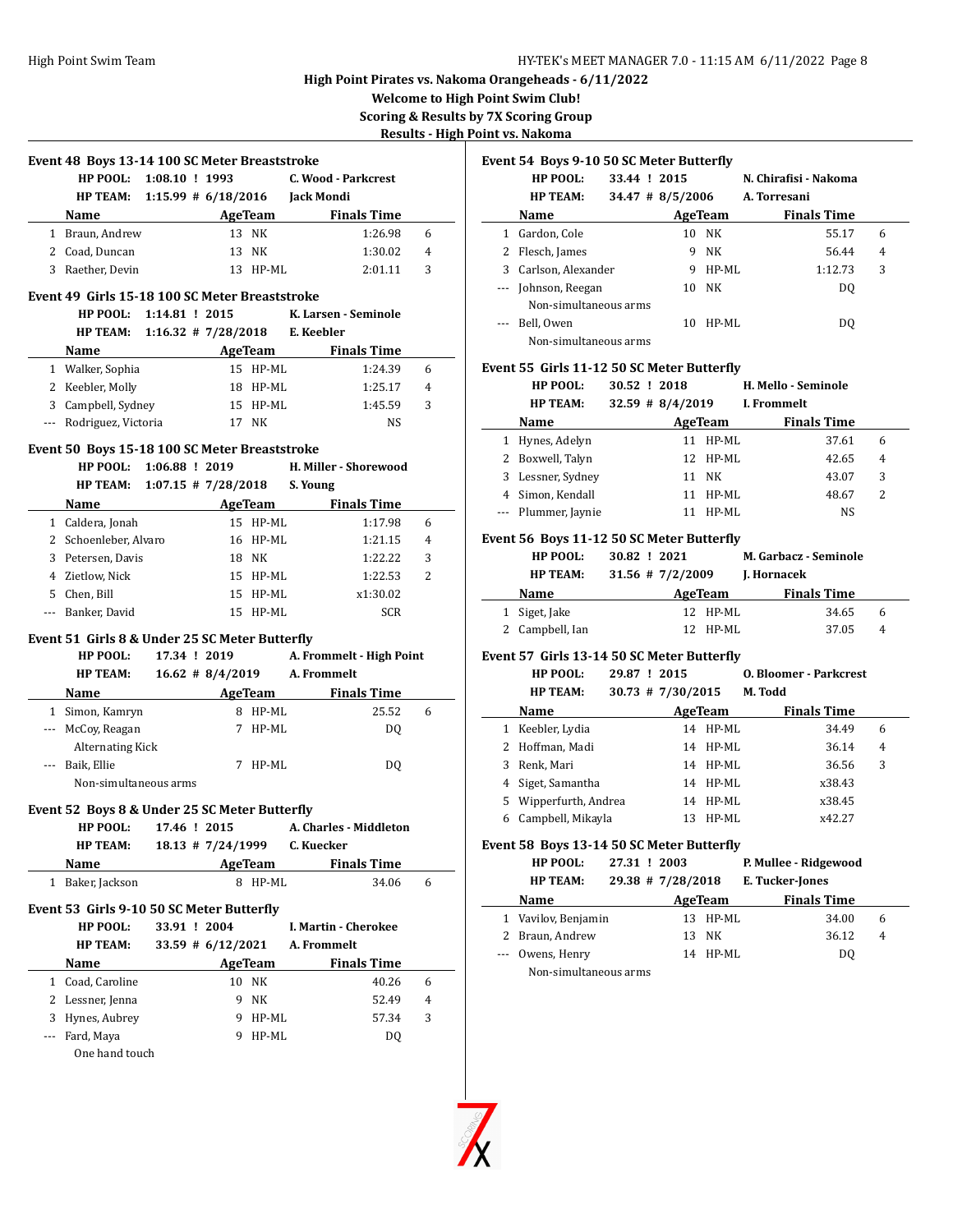--- HP-ML B DQ

**High Point Pirates vs. Nakoma Orangeheads - 6/11/2022**

**Welcome to High Point Swim Club!**

**Scoring & Results by 7X Scoring Group**

**Results - High Point vs. Nakoma**

L.

|   | <b>HP POOL:</b>                                  | 58.87 ! 2015                |   |                | <b>B. Nelson - Ridgewood</b> |                    |   |
|---|--------------------------------------------------|-----------------------------|---|----------------|------------------------------|--------------------|---|
|   | <b>HP TEAM:</b>                                  | $1:06.33 \# 8/5/2006$       |   |                | K. Hartung                   |                    |   |
|   | Name                                             |                             |   | <b>AgeTeam</b> |                              | <b>Finals Time</b> |   |
|   | 1 Frommelt, Isabell                              |                             |   | 15 HP-ML       |                              | 1:10.76            | 6 |
|   | Event 61 Girls 8 & Under 100 SC Meter IM         |                             |   |                |                              |                    |   |
|   |                                                  | HP POOL: 1:32.68 ! 2003     |   |                | K. Smith - Ridgewood         |                    |   |
|   | HP TEAM:                                         | $1:28.38$ # 8/3/2019        |   |                | A. Frommelt                  |                    |   |
|   | Name                                             |                             |   | AgeTeam        |                              | <b>Finals Time</b> |   |
|   | 1 Rice, Ellie                                    |                             |   | 8 NK           |                              | 1:03.78!           | 6 |
|   | --- Moreland, Monica                             |                             | 8 | HP-ML          |                              | DQ                 |   |
|   |                                                  | Arms past hipline - breast  |   |                |                              |                    |   |
|   | Event 63 Girls 9-10 200 SC Meter Freestyle Relay |                             |   |                |                              |                    |   |
|   |                                                  | HP POOL: 2:15.89 ! 2015     |   |                | Ridgewood                    |                    |   |
|   | Gonzales, Schreiber, Nienajadlo, Lopez           |                             |   |                |                              |                    |   |
|   |                                                  | HP TEAM: 2:19.48 # 8/5/2006 |   |                | <b>High Point A</b>          |                    |   |
|   | Addamo, Zech, Landgraf, Sanchez                  |                             |   |                |                              |                    |   |
|   | Team                                             |                             |   | <b>Relay</b>   |                              | <b>Finals Time</b> |   |
|   | 1 NK                                             |                             |   | A              |                              | 2:46.77            | 8 |
|   | 1) Coad, Caroline 10                             |                             |   |                | 2) Tereba, Melanie 9         |                    |   |
|   | 3) Burke, Kelley 10                              |                             |   |                | 4) Burke, Jenny 9            |                    |   |
|   | 2 HP-ML                                          |                             |   | A              |                              | 2:57.14            | 4 |
|   | 1) Spiel, Gwenyth 10                             |                             |   |                | 2) Swanson, Stella 9         |                    |   |
|   | 3) Swanson, Delaney 9                            |                             |   |                | 4) Boxwell, Rayna 10         |                    |   |
|   | 3 HP-ML                                          |                             |   | B              |                              | 3:17.61            | 2 |
|   | 1) Hynes, Aubrey 9                               |                             |   |                | 2) Wipperfurth, Amaya 9      |                    |   |
|   | 3) Renk, Emri 10                                 |                             |   |                | 4) Frohmader, Emma 9         |                    |   |
|   | 4 HP-ML                                          |                             |   | C              |                              | x3:32.30           |   |
|   | 1) Kohler, Estela 10                             |                             |   |                | 2) Niederwerfer, Emmy 10     |                    |   |
|   | 3) Saha, Mackenzie 10                            |                             |   |                | 4) Connor, Megan 9           |                    |   |
|   | 5 NK                                             |                             |   | B              |                              | 3:32.44            |   |
|   | 1) Imhoff, Alison 10                             |                             |   |                | 2) Lessner, Jenna 9          |                    |   |
|   | 3) Braun, Rose 9                                 |                             |   |                | 4) Horras, Sydney 10         |                    |   |
|   | --- NK                                           |                             |   | C              |                              | NS                 |   |
|   |                                                  |                             |   |                | 2) Horras, Evelyn 8          |                    |   |
|   | 1) Kroll, Eliana 10                              |                             |   |                | 4) Hamelink, Ella 9          |                    |   |
|   | 3) Dinndorf, Grace 9                             |                             |   |                |                              |                    |   |
|   | Event 64 Boys 9-10 200 SC Meter Freestyle Relay  |                             |   |                |                              |                    |   |
|   | HP POOL:                                         | 2:14.18 ! 2015              |   |                | Hill Farm                    |                    |   |
|   | Weaver, Shaw, Runzheimer, Mueller                |                             |   |                |                              |                    |   |
|   | <b>HP TEAM:</b>                                  | $2:21.28$ # 8/5/2006        |   |                | <b>High Point A</b>          |                    |   |
|   | Torresani, Hornacek, Imholte, Caldwell           |                             |   |                |                              |                    |   |
|   | Team                                             |                             |   | Relay          |                              | <b>Finals Time</b> |   |
| 1 | NK                                               |                             |   | A              |                              | 2:51.10            | 8 |
|   | 1) Gibson, Sam 10                                |                             |   |                | 2) Gardon, Cole 10           |                    |   |
|   | 3) Lee, Carson 10                                |                             |   |                | 4) Johnson, Reegan 10        |                    |   |
|   | 2 HP-ML                                          |                             |   | A              |                              | 3:16.89            |   |
|   | 1) Kaker, Owen 10                                |                             |   |                | 2) Carlson, Alexander 9      |                    | 4 |

|       | 1) Kennedy, Declan 10                                                             | 2) Weismer, Solly 9      |                               |   |
|-------|-----------------------------------------------------------------------------------|--------------------------|-------------------------------|---|
|       | 3) Pingel, Alex 9                                                                 | 4) Nackers, Tyler 10     |                               |   |
|       | NK                                                                                | B                        | NS                            |   |
|       | 1) Urchell, Vaughn 8                                                              | 2) Hunt, Em 9            |                               |   |
|       | 3) Lessner, Rowan 9                                                               | 4) Urchell, Vaughn 8     |                               |   |
|       | Event 65  Girls 11-12 200 SC Meter Freestyle Relay                                |                          |                               |   |
|       | HP POOL:<br>1:56.89 ! 2015                                                        |                          | Monona                        |   |
|       | Rosenthal, Shaw, Back, O'Malley                                                   |                          |                               |   |
|       | $2:02.18$ # 7/30/2015<br><b>HP TEAM:</b>                                          |                          | <b>High Point A</b>           |   |
|       | Malecki, Noel, Haefer, Long                                                       |                          |                               |   |
|       | Team                                                                              | Relay                    | <b>Finals Time</b>            |   |
|       | 1 HP-ML                                                                           | A                        | 2:16.88                       | 8 |
|       | 1) Hynes, Adelyn 11                                                               | 2) Weimer, Sami 12       |                               |   |
|       | 3) Wipperfurth, Allison 12                                                        |                          | 4) Frommelt, Abigail 11       |   |
|       | 2 HP-ML                                                                           | С                        | 2:36.13                       | 4 |
|       | 1) O'Donnell, Lauren 12                                                           |                          | 2) Chellevold, Addison 12     |   |
|       | 3) Lauchner, Livie 11                                                             | 4) Boxwell, Talyn 12     |                               |   |
|       | 3 HP-ML                                                                           | B                        | x2:56.55                      |   |
|       | 1) Grudzinski, Lucy 11                                                            | 2) Crowley, Tessa 12     |                               |   |
|       | 3) Plummer, Jaynie 11                                                             | 4) Connor, Ellie 11      |                               |   |
|       |                                                                                   |                          |                               |   |
|       | Event 66  Boys 11-12 200 SC Meter Freestyle Relay<br>HP POOL:<br>$2:01.25$ ! 2015 |                          | Middleton                     |   |
|       |                                                                                   |                          |                               |   |
|       |                                                                                   |                          |                               |   |
|       | Lamers, Chang, Mosley, Zhang                                                      |                          |                               |   |
|       | <b>HP TEAM:</b><br>$2:05.19$ # 8/2/1997                                           |                          | <b>High Point A</b>           |   |
|       | Harper, Deluhery, Garcia, Burton                                                  |                          |                               |   |
|       | Team                                                                              | <b>Relay</b>             | <b>Finals Time</b><br>2:16.76 |   |
|       | 1 HP-ML                                                                           | A                        |                               | 8 |
|       | 1) Parks, Carter 12                                                               | 2) Moreland, Isaac 12    |                               |   |
|       | 3) Siget, Jake 12<br>2 NK                                                         | 4) Campbell, Ian 12<br>A | 2:39.93                       | 4 |
|       | 1) Tereba, Brandon 12                                                             | 2) Braun, Jack 12        |                               |   |
|       | 3) Rist, Miles 11                                                                 | 4) Dailey, Henry 12      |                               |   |
| $---$ | HP-ML                                                                             | B                        | DQ                            |   |
|       | 1) Dietrich, Will 11                                                              | 2) Walker, Cole 12       |                               |   |
|       | 3) Giese, Charlie 11                                                              | 4) Hrenak, Kian 12       |                               |   |
| ---   | NK                                                                                | B                        | NS                            |   |
|       | 1) Marcu, Cole 11                                                                 | 2) Flesch, Charlie 11    |                               |   |
|       | 3) Brady, Jack 11                                                                 | 4) Ferris, Beckett 11    |                               |   |
|       |                                                                                   |                          |                               |   |
|       | Event 67  Girls 13-14 200 SC Meter Freestyle Relay<br>HP POOL:<br>1:52.56 ! 2015  |                          | Ridgewood                     |   |
|       | Parisi, Stewart, Slattery, Bissen                                                 |                          |                               |   |
|       | <b>HP TEAM:</b><br>$1:51.13$ # 8/4/2019                                           |                          | <b>High Point A</b>           |   |
|       | Lawn, Malecki, Keebler, Walker                                                    |                          |                               |   |
|       | Team                                                                              | Relay                    | <b>Finals Time</b>            |   |
|       | 1 HP-ML                                                                           | A                        | 2:10.30                       | 8 |
|       | 1) Renk, Avri 13                                                                  | 2) Caldera, Rose 13      |                               |   |
|       | 3) Wipperfurth, Andrea 14                                                         | 4) Renk, Mari 14         |                               |   |
|       | 2 HP-ML                                                                           | B                        | 2:18.11                       | 4 |

3) Hoffman, Madi 14 4) Keebler, Lydia 14



 $\overline{a}$